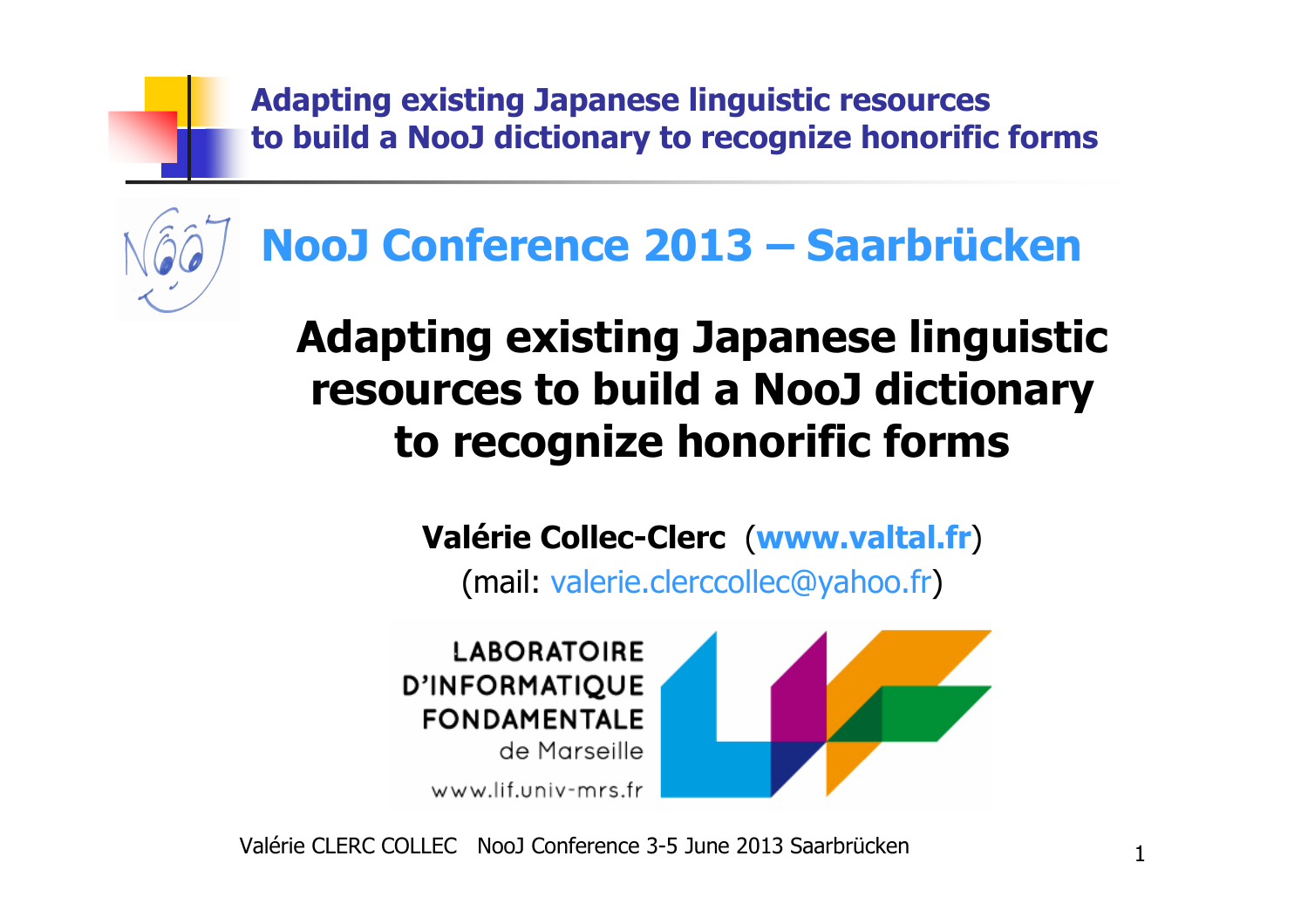

- $\mathbb{R}^n$ ■ Context of study
- $\mathbb{R}^n$ **Overview of the Japanese language and its** honorific system
- $\blacksquare$  Creating lingui **• Creating linguistic resources for NooJ** software
- $\mathbb{R}^n$ **Examples of graphs recognising honorific** forms
- $\mathbb{R}^2$ **Developments in prospect**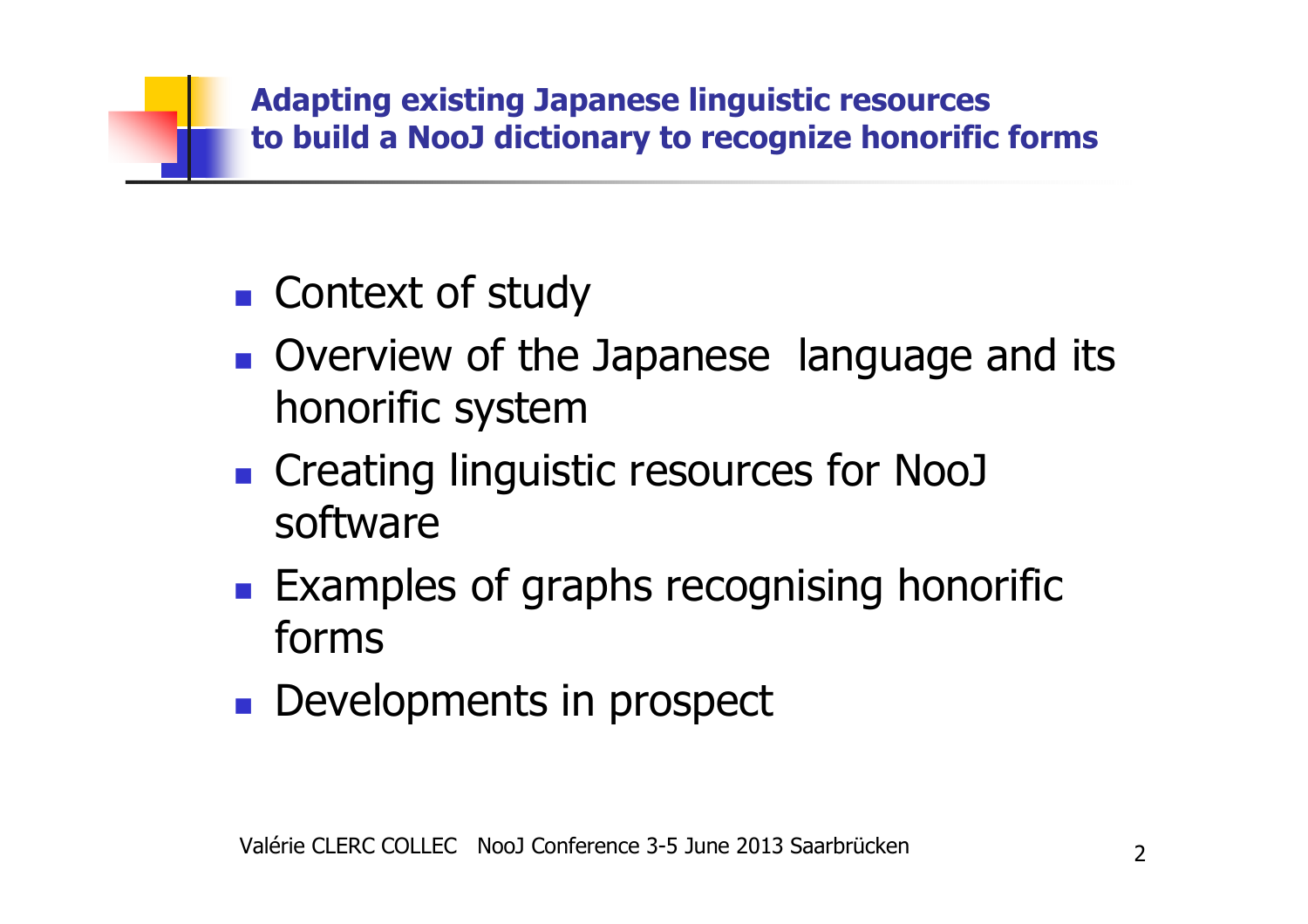### $\mathbb{R}^n$ **Context of study**

- $\mathbb{R}^n$ **Overview of the Japanese language and its** honorific system
- $\blacksquare$  Creating lingui **• Creating linguistic resources for NooJ** software
- $\mathbb{R}^n$ **Examples of graphs recognising honorific** forms
- $\mathbb{R}^2$ **Developments in prospect**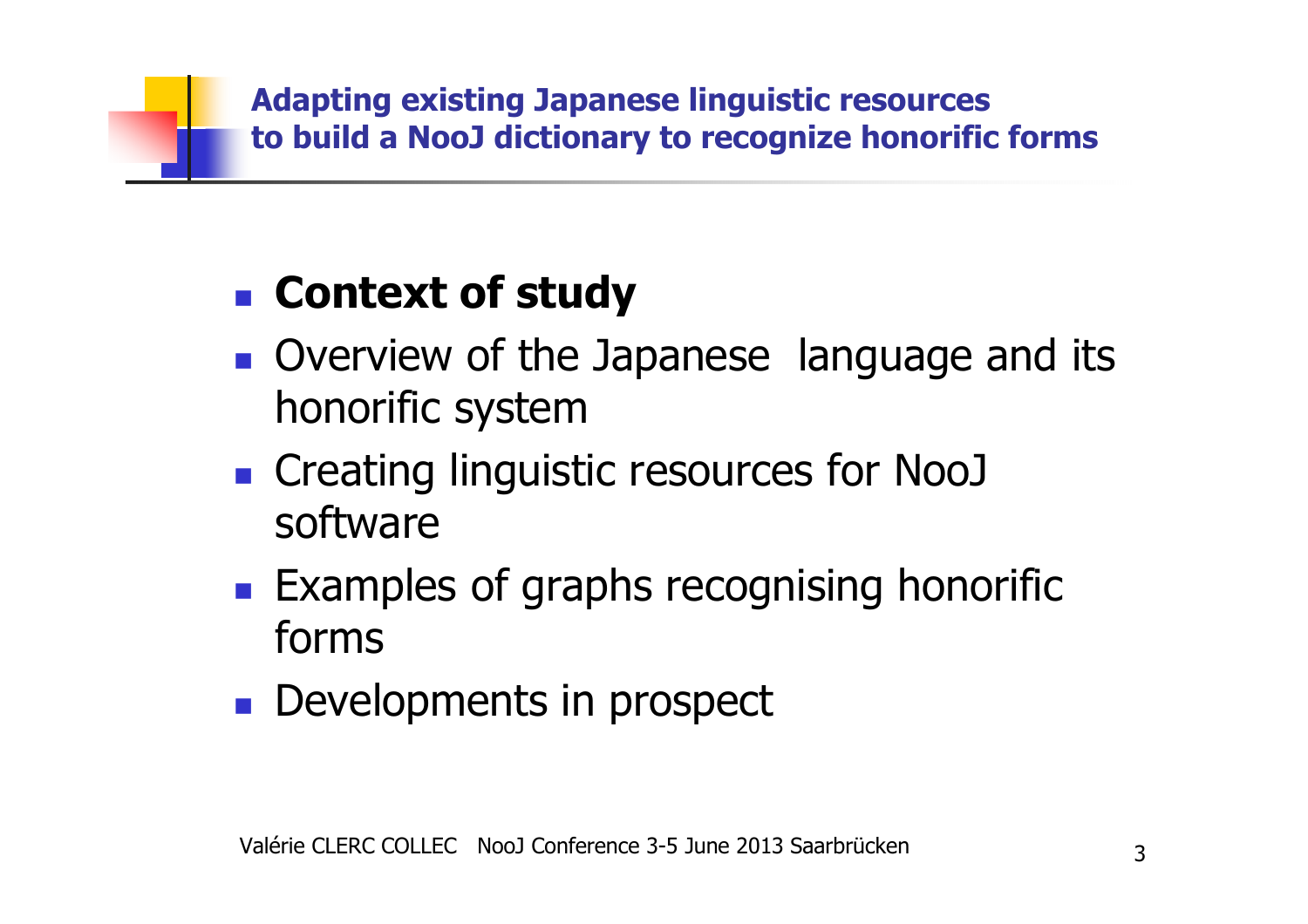### **Context of study**

- П **Learning aids for the Japanese language through exercises** on sentence structures.
- П **Target learners : intermediate level**  $\Leftrightarrow$  **syntactically complex**  sentences which rely on semantic and contextual elements (e.g.: Japanese honorific language).
- L. **Formalising syntactic rules** 
	- **Building up and analysing corpora**
	- Corpora : Drawbacks : Difficulties in finding texts or existingcorpora meeting our requirement.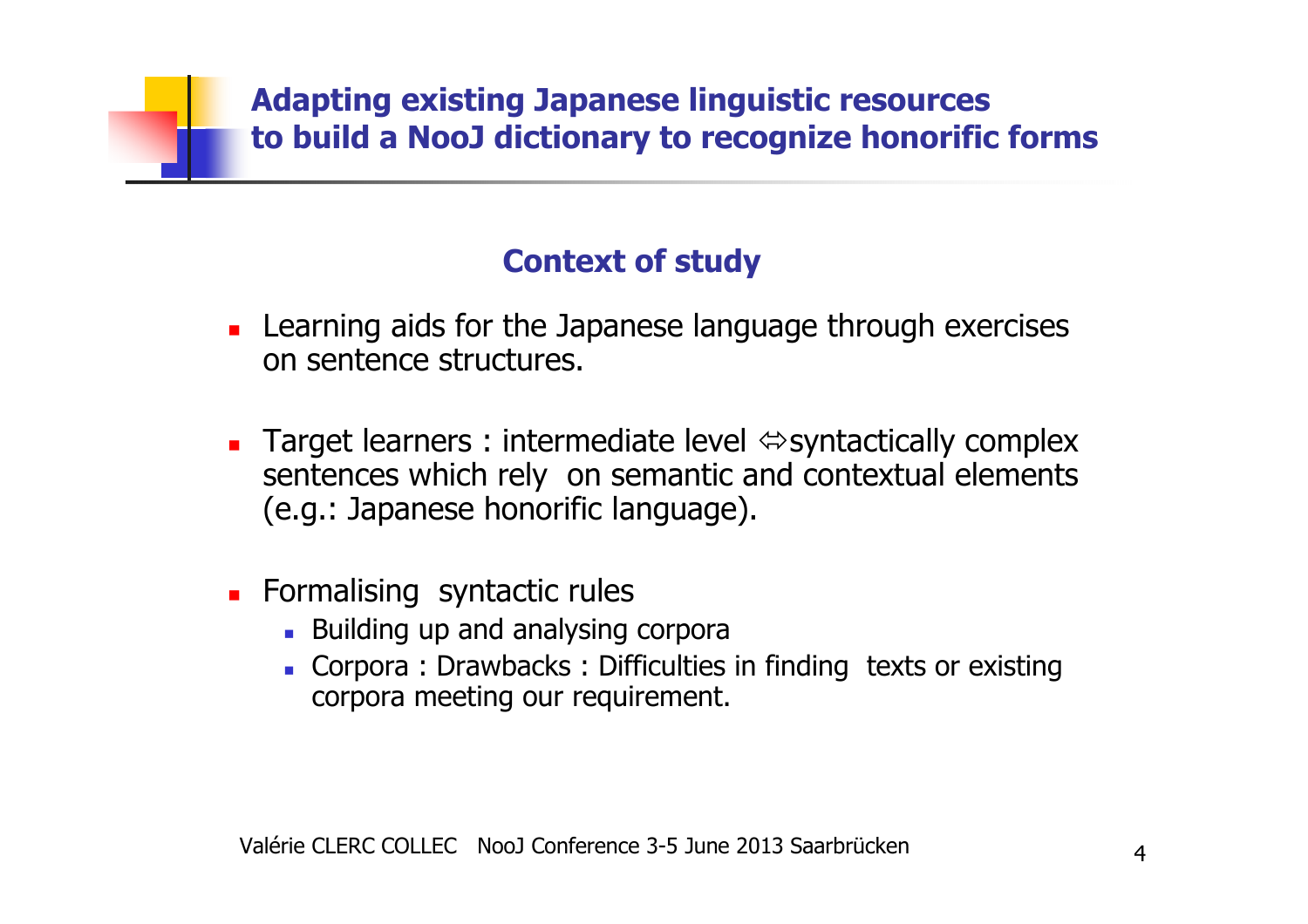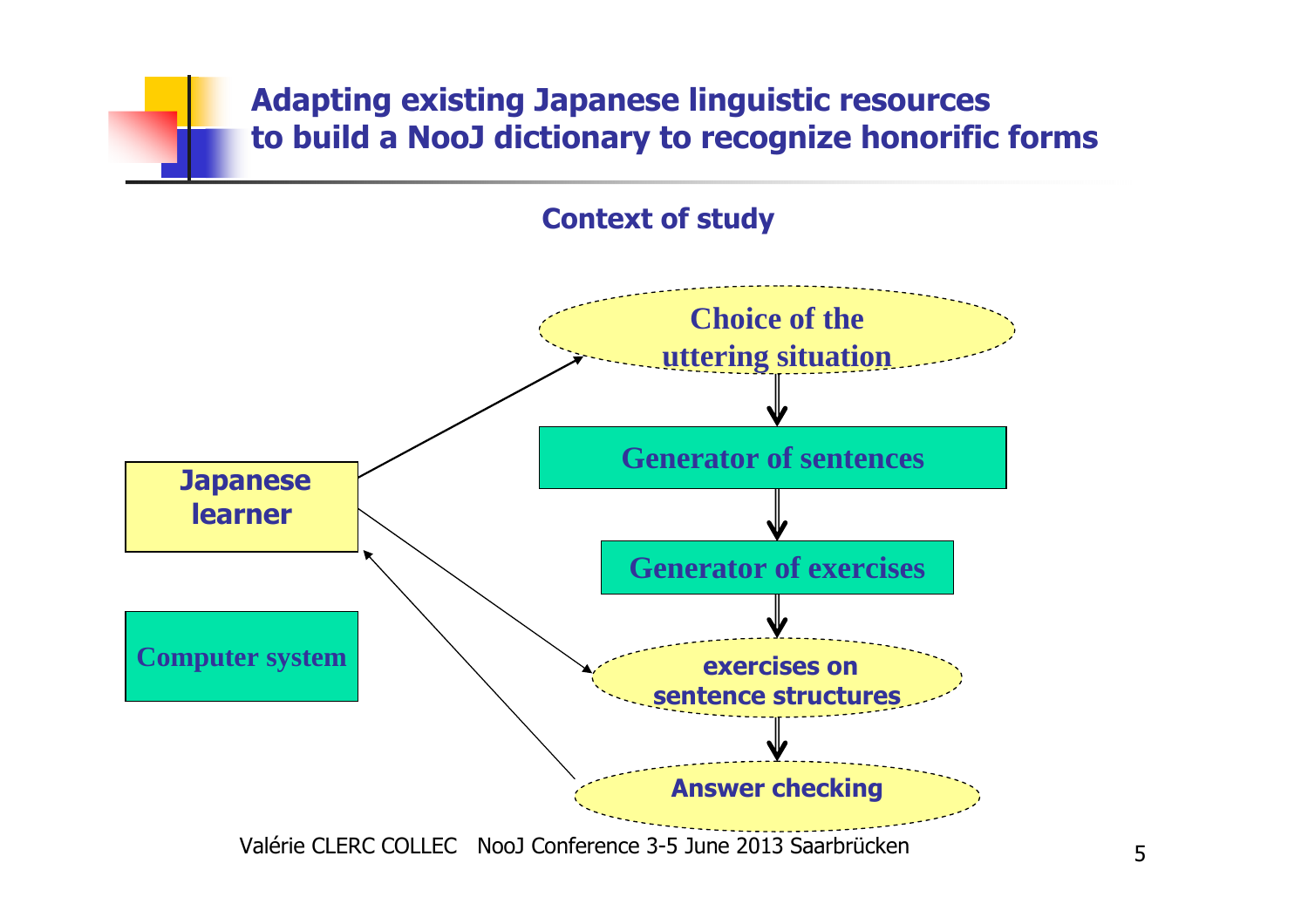

### $\mathbb{R}^n$ ■ Context of study

- $\mathbb{R}^n$  **Overview of the Japanese language and its honorific system**
- n Creating Iinguistic re **n** Creating linguistic resources in Japanese
- $\mathbb{R}^n$ **Examples of graphs recognising honorific** forms
- $\mathbb{R}^n$ **Developments in prospect**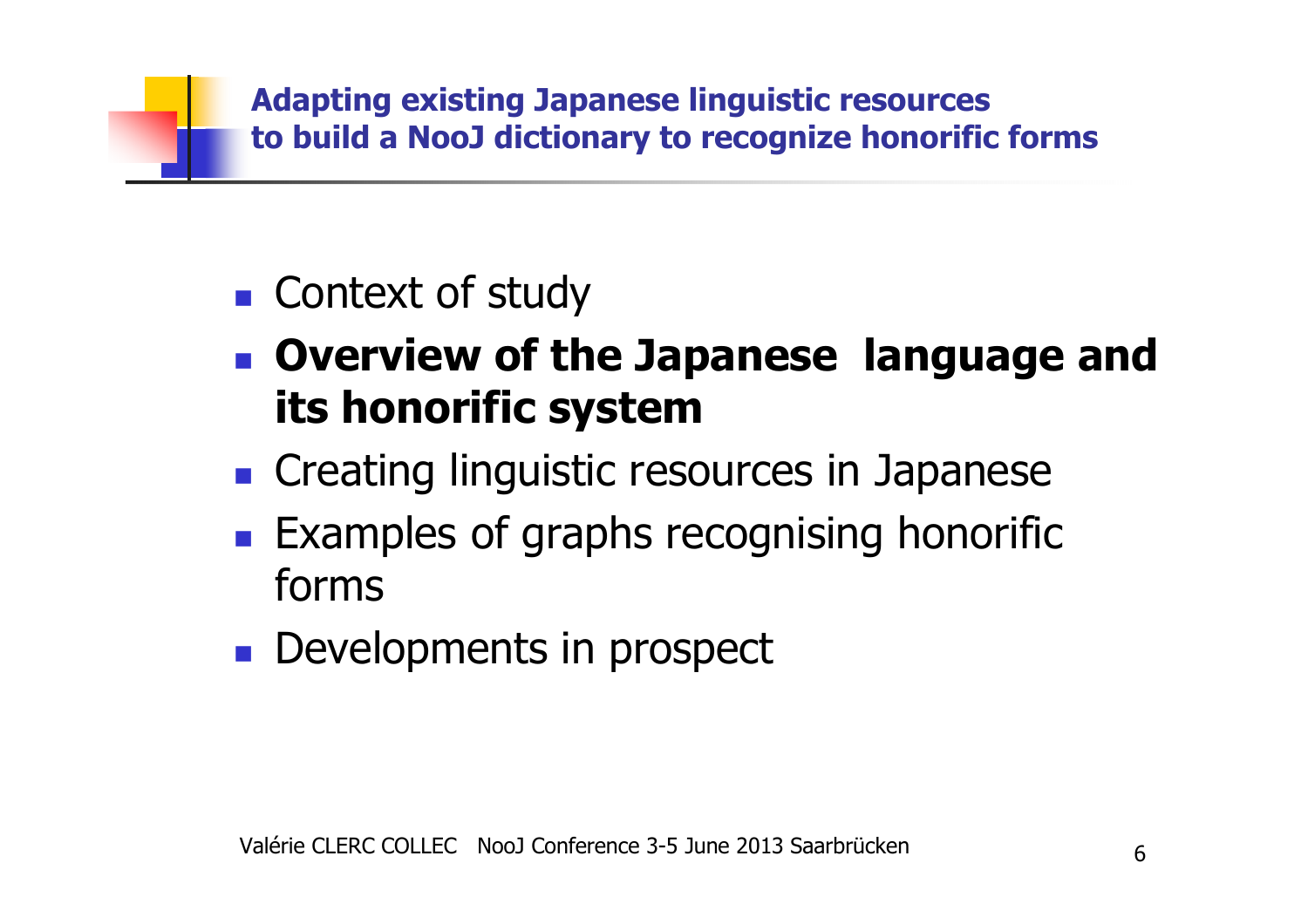> **Overview of the Japanese language and its honorific system**

- $\blacksquare$ **Brief description**
- $\blacksquare$ **The honorific system**
- Seamentation prob **Example 13 Segmentation problems**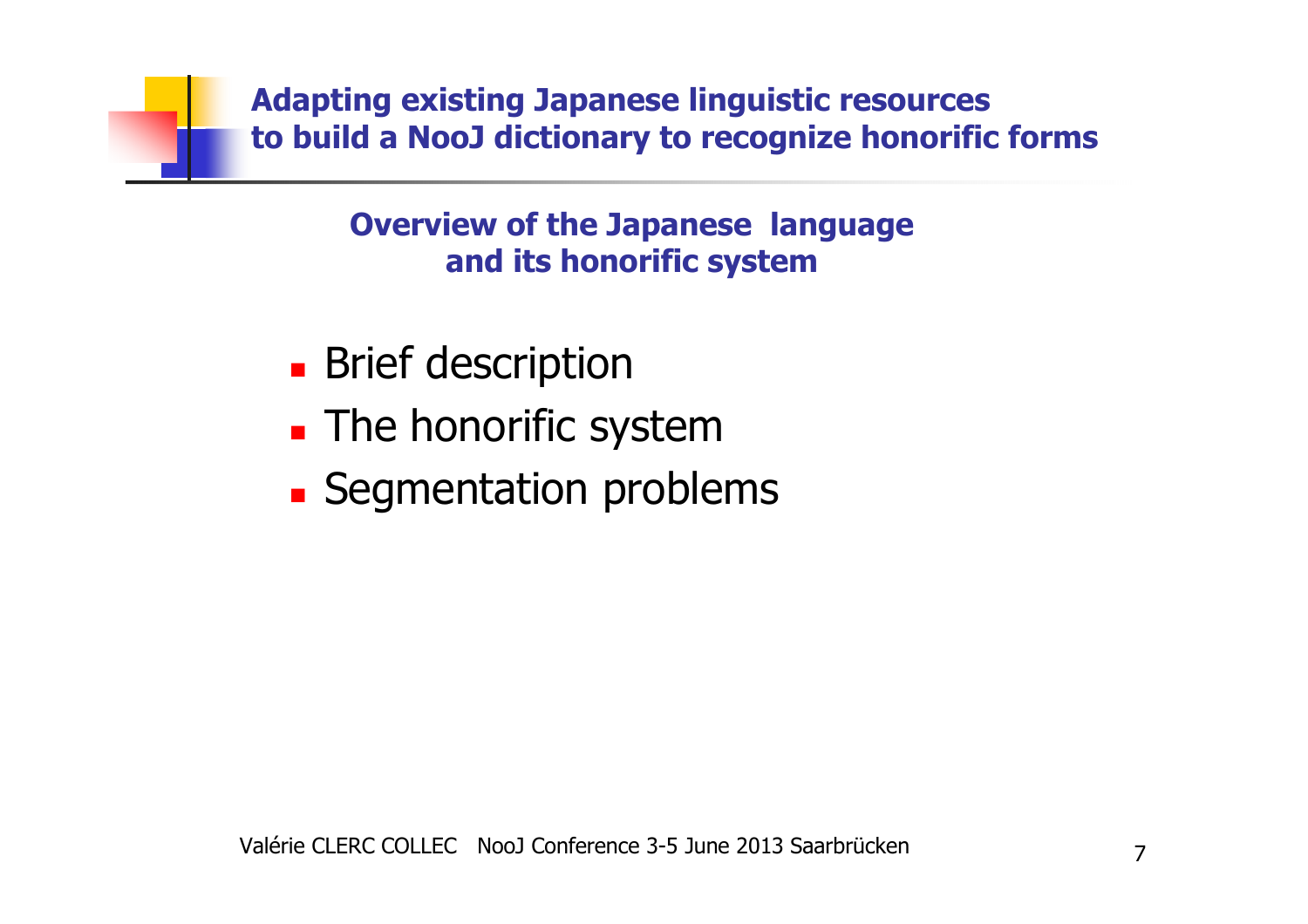### **Characteristics of the Japanese language (brief description)**

- Writing systems :
	- Kanji :自然言語処理(nouns, verb stems)<br>Cyllabie serinte
	- **Syllabic scripts** 
		- Hiragana しぜんげんごしょり (furigana, grammatical words, inflections)
		- Katakana (フランス) (foreign words)<br>tis seriet (seresii) (shinaseseseasels
	- Latin script (romaji) (shizengengoshori)
- **No space between words**
- **Nord order (SOV) with case particles after the nouns**
- П **No grammatical gender and number for nouns**
- Examples :フランス人の学生が自然言語処理を勉強勉強する。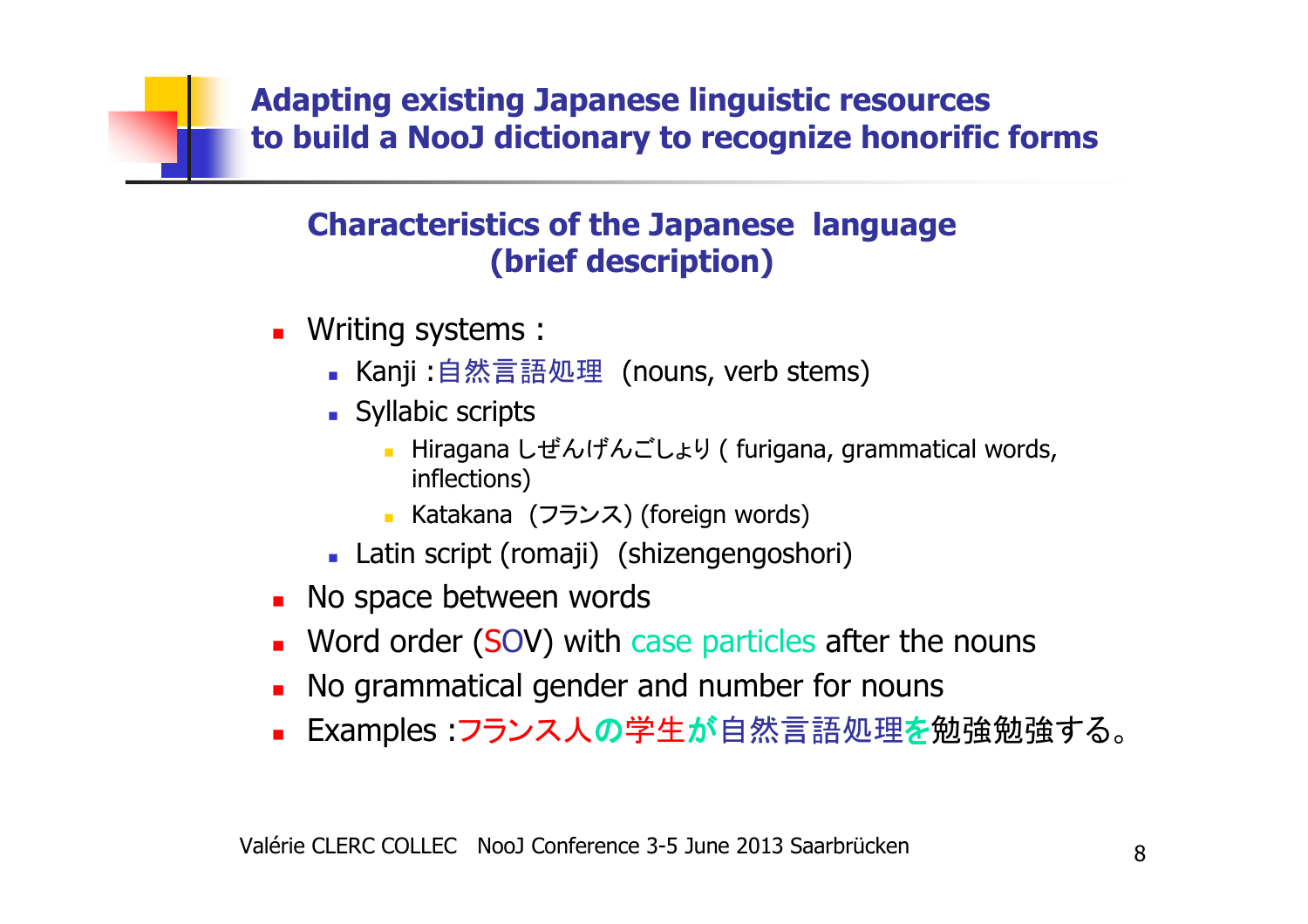### **The honorific system**

Taiguhyougen 待遇表現 = The Japanese inter-personal communication system

### Two axes of relationship

- $\overline{\phantom{a}}$ ■ Vertical relationship (jougekankei :上下関係)<br>【Individual : superior/inferior (日上 (meue)/日
	- Individual : superior/inferior (目上 (meue)/目下 (meshita))<br>■ Group (important<more important) ٠
	- r. Group (important $\leq$ more important)
- $\mathbf{r}$  Horizontal relationship
	- In-group (uchi:内) (honne :本音)<br>■ Out-groun(soto ·外)(tatemae 建i
	- Out-group (soto :外) (tatemae :建前)<br>■ Psychological distance(shinso : 親碑)
	- Psychological distance (shinso : 親疎)

Neutral formPolite form

- : Superior=>Inferior, In-group=>In-group
- : Inferior=>Superior, In-group=>Out-group

Neutral form  $+$  Polite form  $=$  Enunciative politeness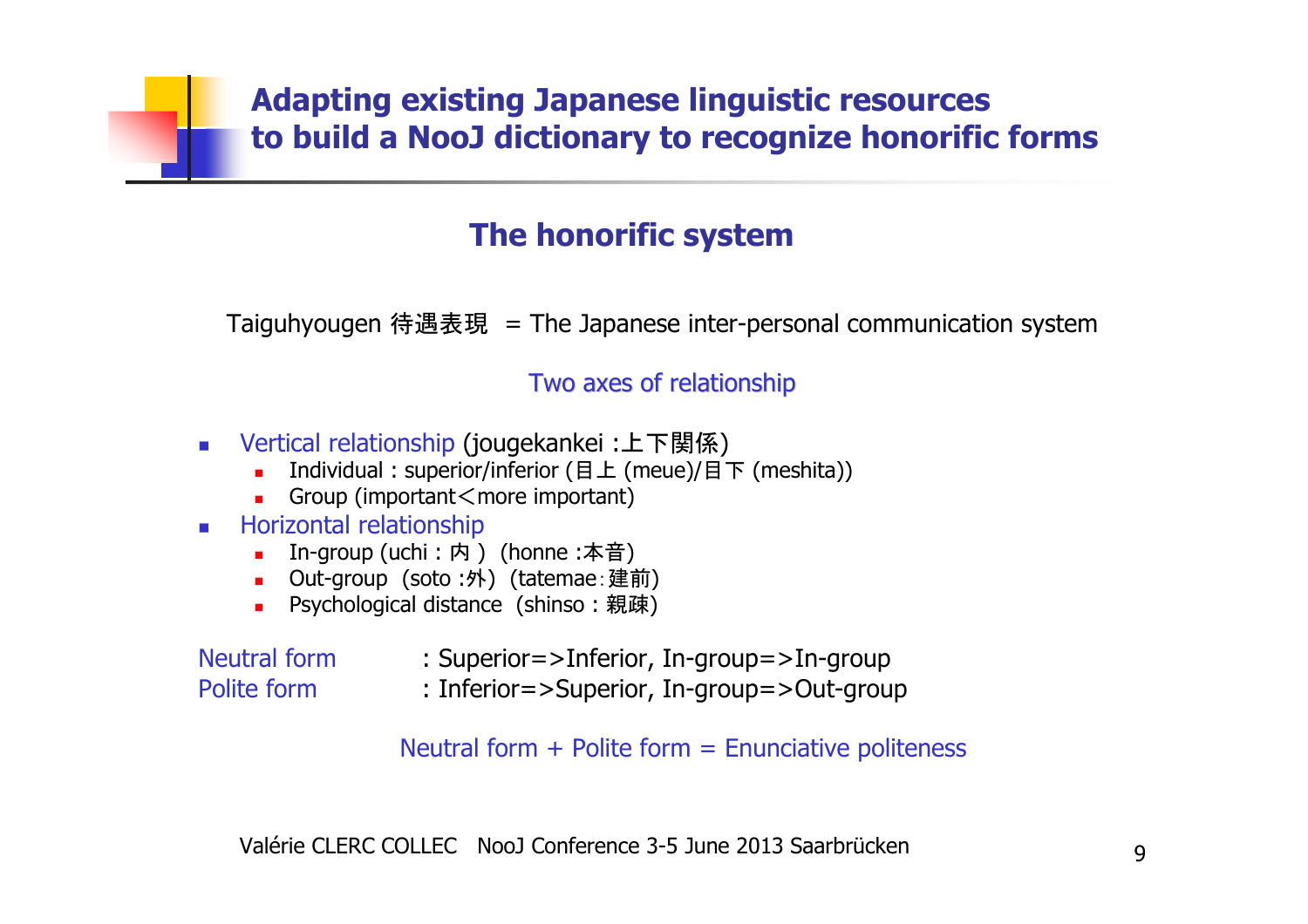### **The honorific system**

## Enunciative politeness

- F ■ Neutral form (futsukei :普通形)<br>- Neutral written language (日本語を登
	- L. ■ Neutral written language (日本語を学ぶ、きれいだ)
	- Familiar spoken language
- F ■ Polite form or Addressee honorifics (Teineikei :丁寧形)
	- П **Showing respect towards the listener** 
		- (masu: ます=>日本語を学びます) (desu: です=>きれいです)
	- $\blacksquare$  Exalted language : Emphasizing the speakers' willingness t **Exalted language : Emphasizing the speakers' willingness to show**<br>respect towards the listener respect towards the listener
		- (gozaimasu :ございます=>きれいでございあす );
		- (teorimasu : ております)<br>-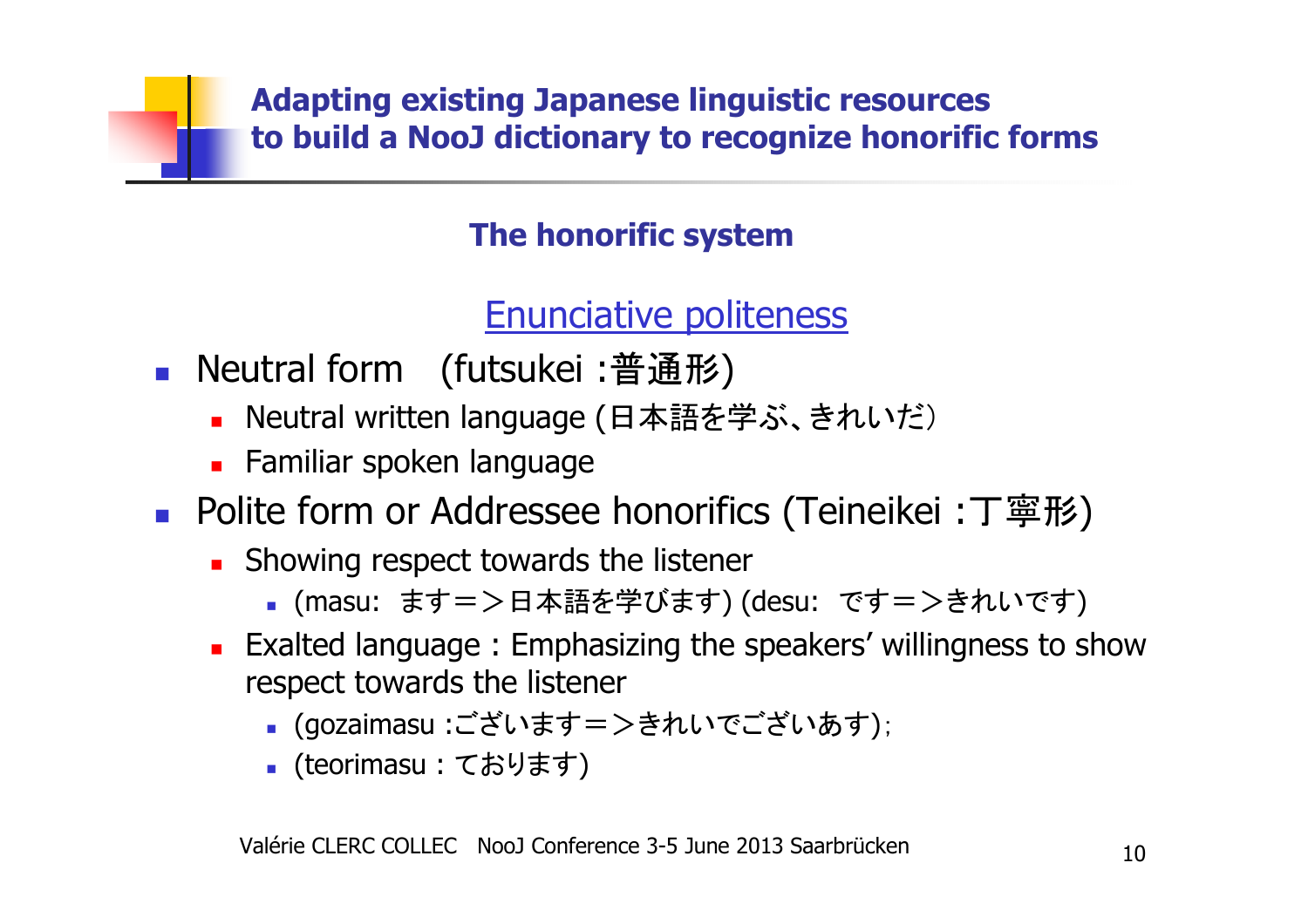**The honorific system**

Referential politeness

Often referred as keigo : 敬語

### × **Subject honorifics, called Sonkeigo**: (尊敬語)

The speakers elevate or show respect towards the subject of the utterance (appreciative towards the non speakers).

### × **Non-subject honorifics, called Humility, or Kenjougo**: (謙譲語)

The speakers humble themselves by showing respect to the non-subject referent, generally the object of the utterance (depreciative towards the speakers).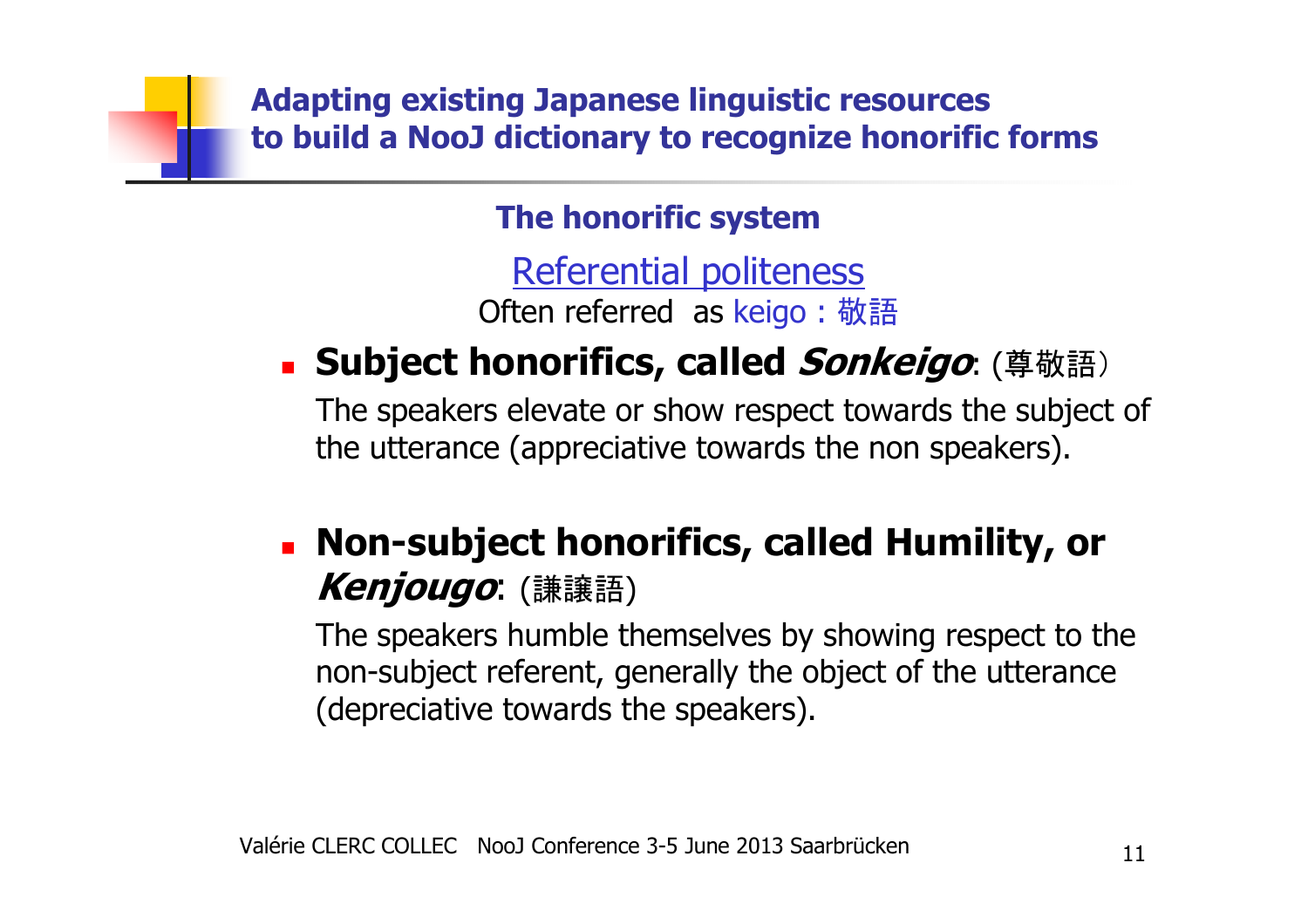## **The honorific system**

# **Subject honorifics– Main verbal construction**

- П **Passive form** 
	- ▔ ■ (RARERU/RERU) : 今朝の新聞をもう読まれましたか。
		- kesanoshimbun wo mou yomaremashitaka ?<br>.
- П **Honorific construction** 
	- ▔ O +[STEM FORM]+ NI NARU
	- ▔ <mark>■ 今朝の新聞をもうお読みになりまし</mark>たか。
		- Kesanoshimbun wo mou oyomi ni narimashita ka?
- **Specific honorific verbs** 
	- ▔ ■ For instance : the use of the verb いらっしゃる (IRASSHARU)<br>(como\_go) instoad of ヰる kuru(como) or 行/ iku(go) (come, go) instead of 来る *kuru* (come) or 行く *iku* (go)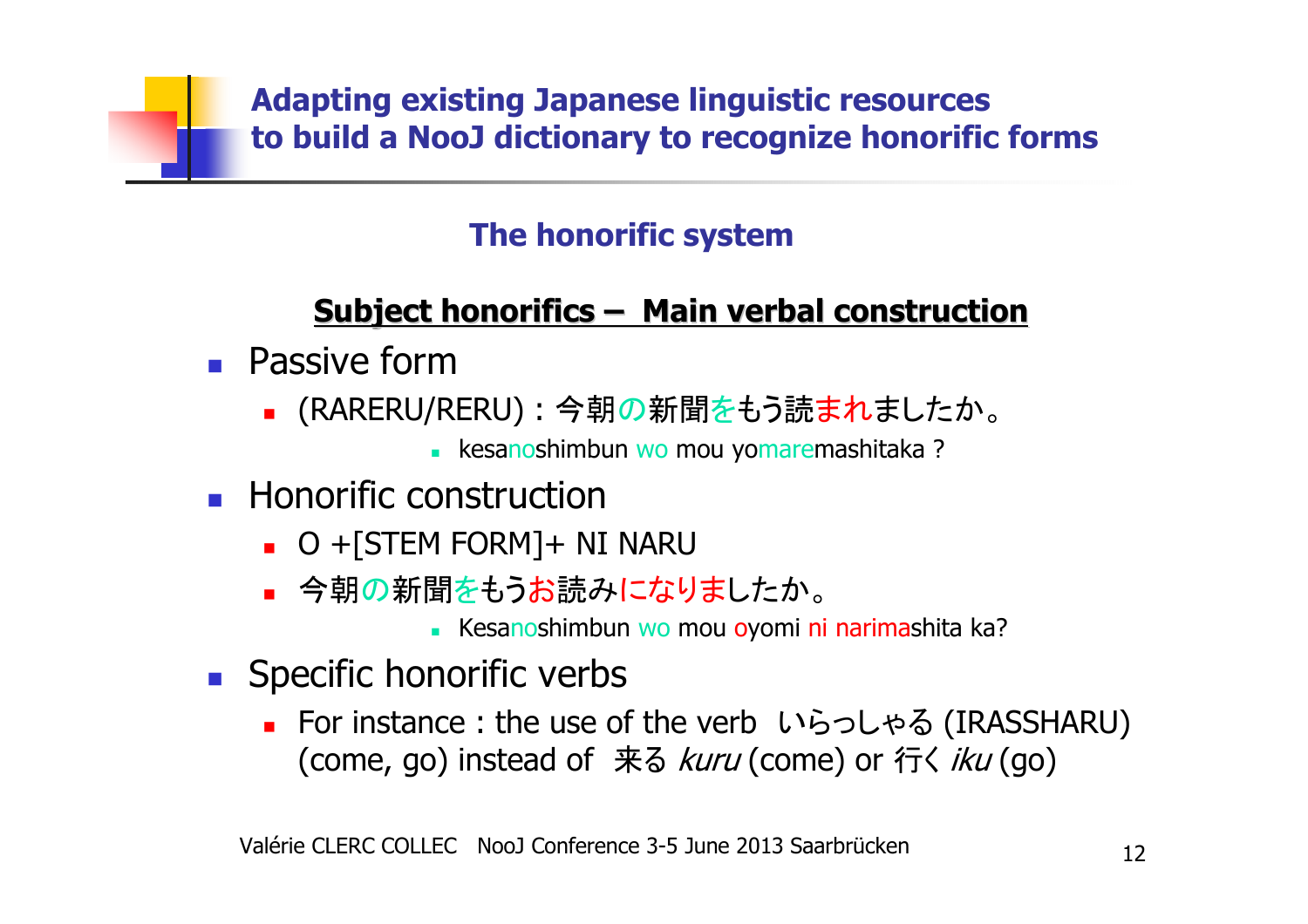### **The honorific system**

# **Non-subject honorifics : Main constructions**

- П ■ ageru (上げる): as a completive auxiliary
	- ٠ ■ 申し上げる (言う:say) 差し上げる(上げる:give)<br>、verhel.cterre.: CUDU/TTACU (+sē# マ; ++ ア
- П ■ o-verbal stem + SURU/ITASU (お読みするoyomi suru : read) (お返し致すokaeshi itasu : return)
- ∎ uo-verbar hour ■ go-verbal noun + SURU (ご案内する goannai suru : show<br>around\_guide) around, guide)
- 拝 Hai (worship) + sino-japanese verb reading +<br>suru suru
	- 拝見 (<mark>hai</mark>ken)する(見る miru : see)、<mark>拝</mark>借(haishaku)する(借りる<br>- kariru : borrow) kariru : borrow)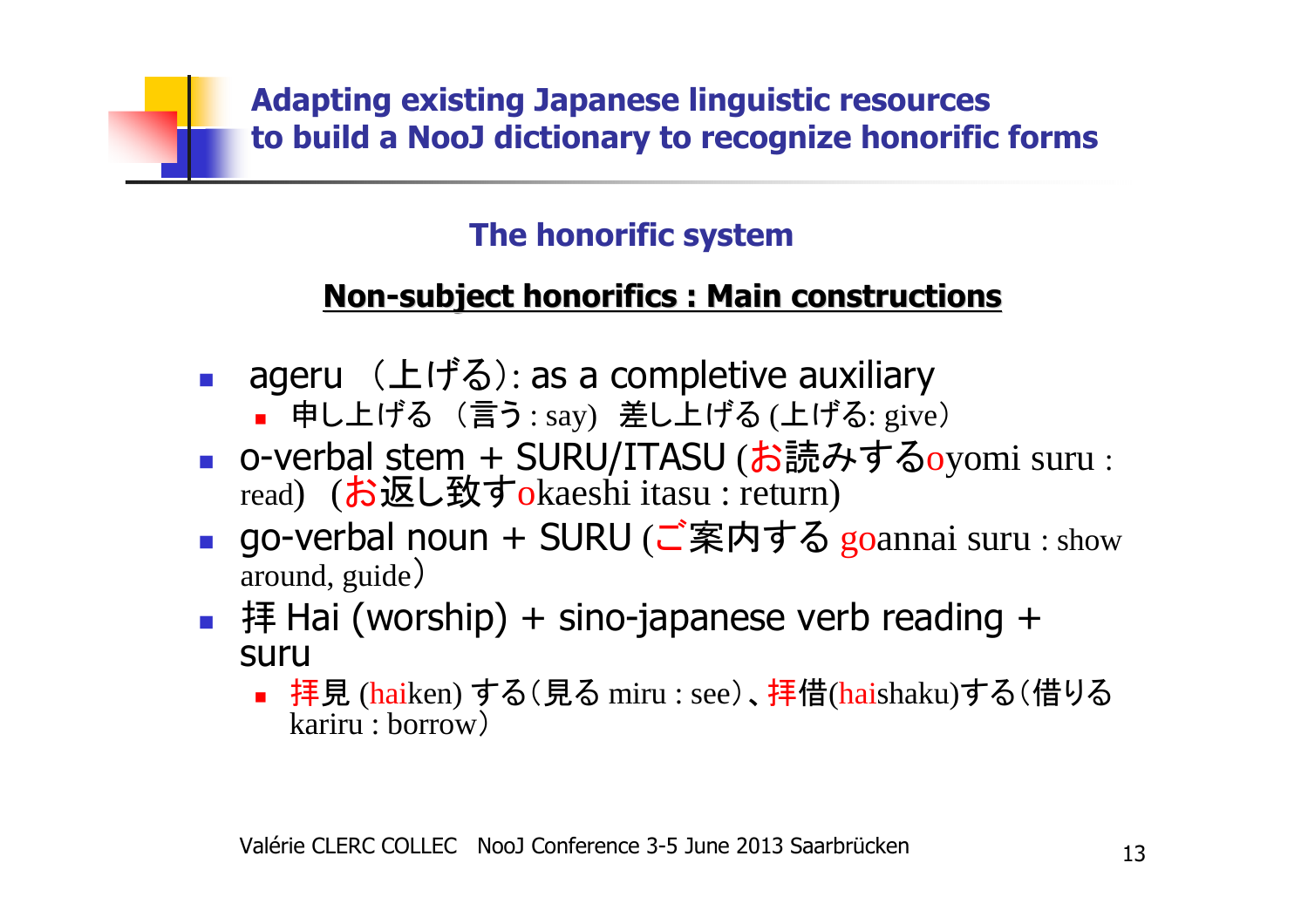### **Segmentation problem**

Recognizing syntactic forms in raw corpora (not annotated) is the major problem because of the absence of space between words.

 $\blacksquare$ Common NLP approach  $=$  Starting with a phase of segmentation

Texts are pre-processed with morpho-syntatic parsers like *Chasen* and *MeCab* in order to artificially insert separators.

**Drawbacks** :These tools are not completely reliable (based on limited dictionaries<br>and statistical data on sequence of POS for disambiguation).

- $\mathbf{r}$  For a finer analysis, we need a tool that works on non segmented text and deal with syntactic expression. **use of NooJ Drawbacks** : **No Japanese resources available in the standard NooJrepository.**
- $\blacksquare$ A first approach was made by Claire OLIVIER (2009) to create a Japanese NooJ<br>dictionary. It consisted in extracting syntactic forms from corpora according to formal<br>syntactic rules.

**Drawbacks :** Time-consuming, generation of a small-sized dictionary.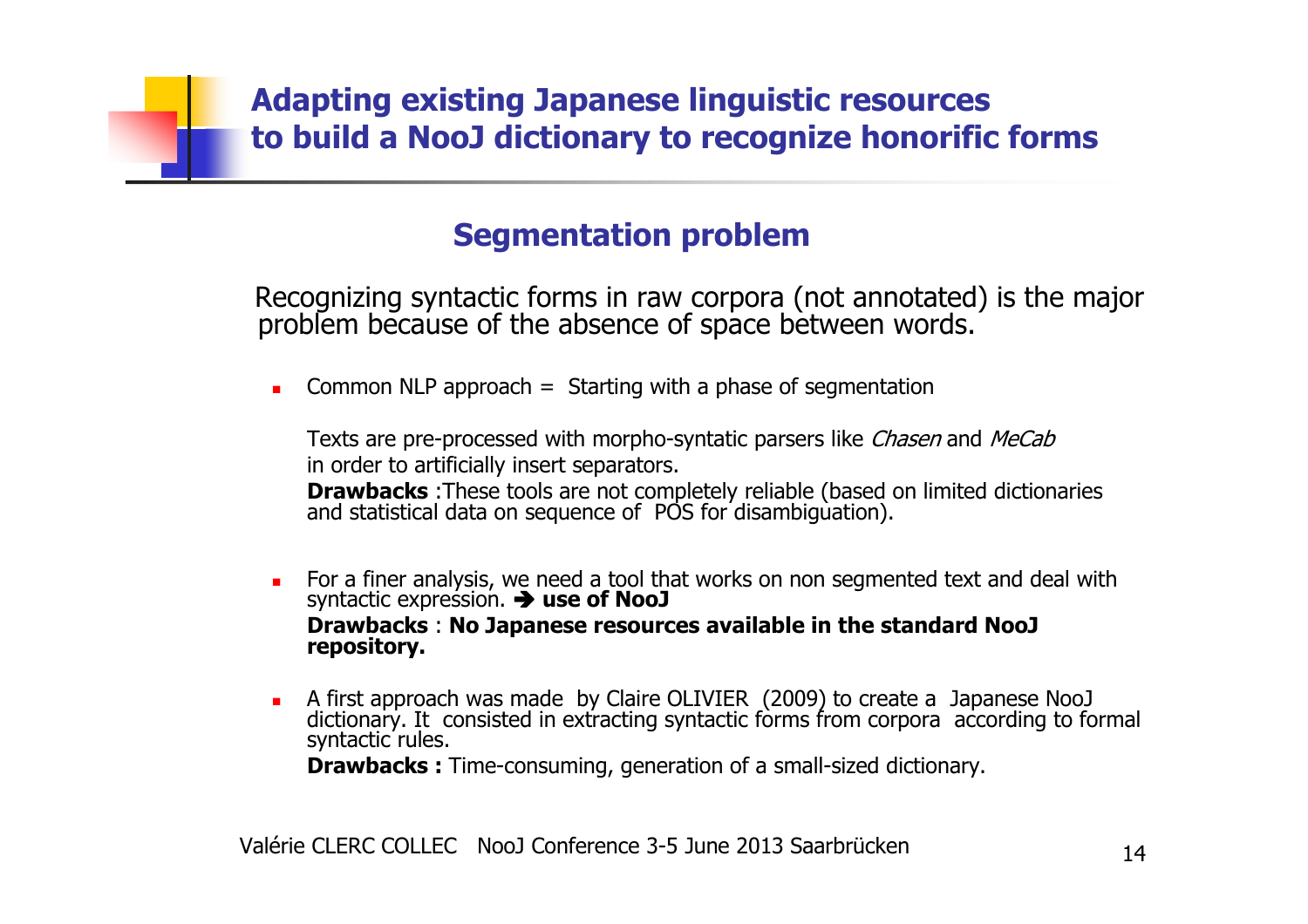

- $\mathbb{R}^n$ ■ Context of study
- $\mathbb{R}^n$ **Overview of the Japanese language and its** honorific system
- **. Creating ling Creating linguistic resources in Japanese**
- $\mathbb{R}^n$ **Examples of graphs recognising honorific** forms
- $\mathbb{R}^2$ **Developments in prospect**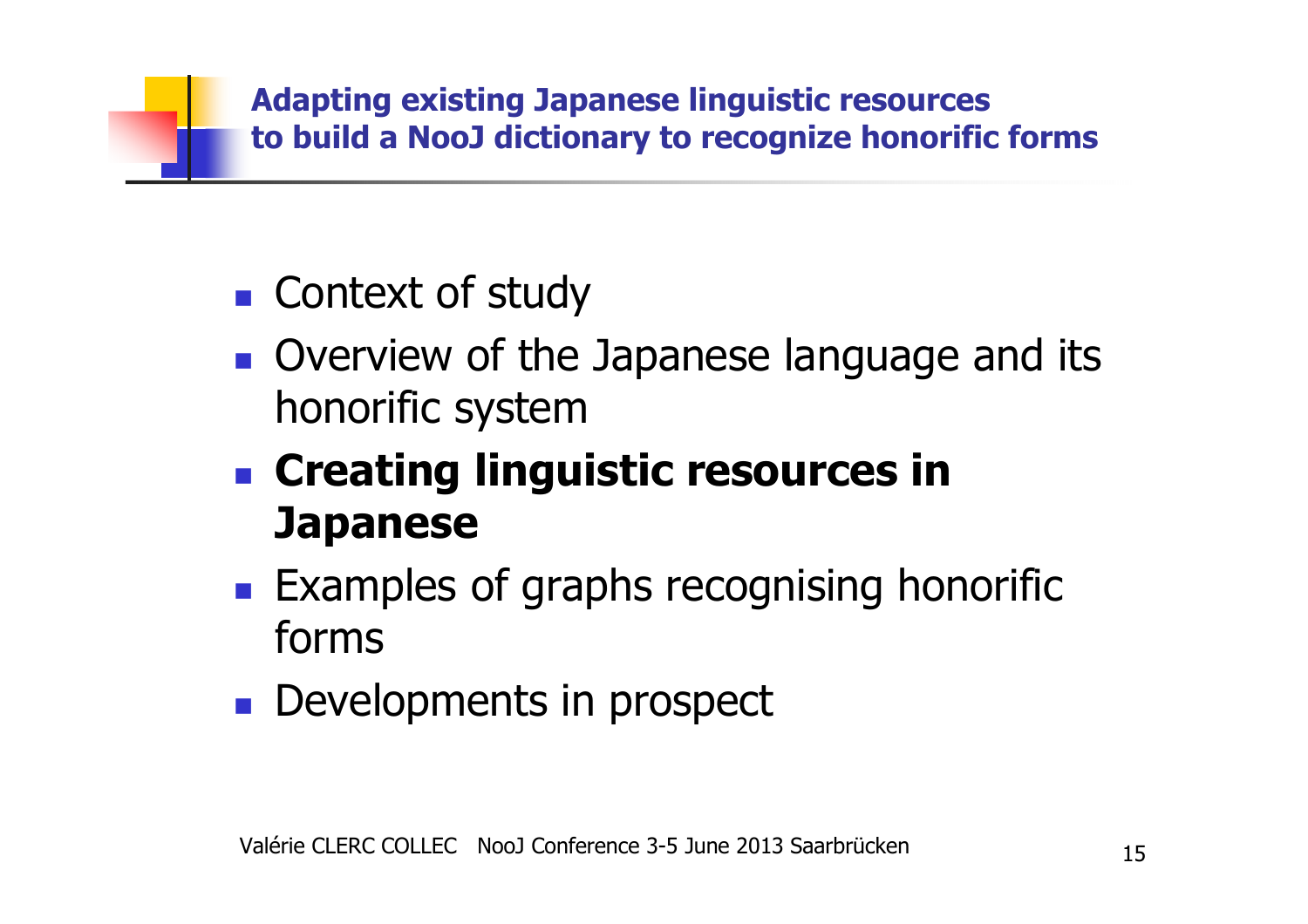

**Creating linguistics resources in Japanese**

- $\blacksquare$ **Dictionary**
- $\blacksquare$ **Exercical Entirections**
- × **Examples**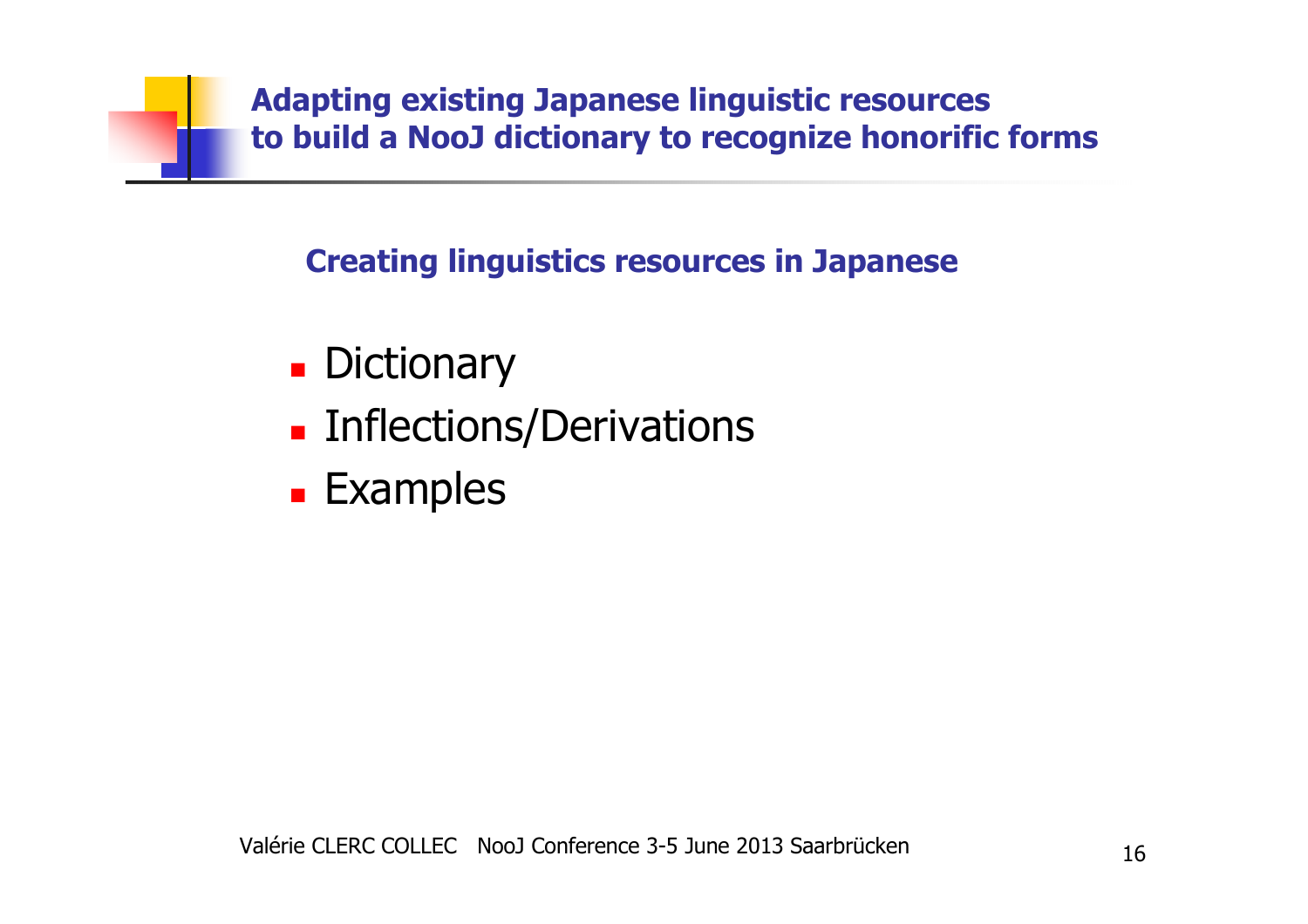### **NooJ Dictionary**

- Based on existing resources from JDIC/EDICT Project
	- JDIC/EDICT is a set of reference of Japanese dictionaries (bilingual, monolingual on a given domain, etc. ) of several formats (on line, XML, text) and, coordinated by **Jim Breen** (Monach University Australia) which is linked to other international projects (Wordnet, …)
	- Full resources are made up of more than 150 000 entries
	- We use a medium-sized Japanese/German/English lexicon (13000 entries) with kanji / kana equivalents and lexical JDIC tags (parts of speech, types of verbs, semantic domain, ..)
- **PERL program to filter and generate a "NooJ" format**<br>**EXECUTE:**  $\rightarrow$  15000 NooJ dic entries
	- $\rightarrow$  15000 NooJ .dic entries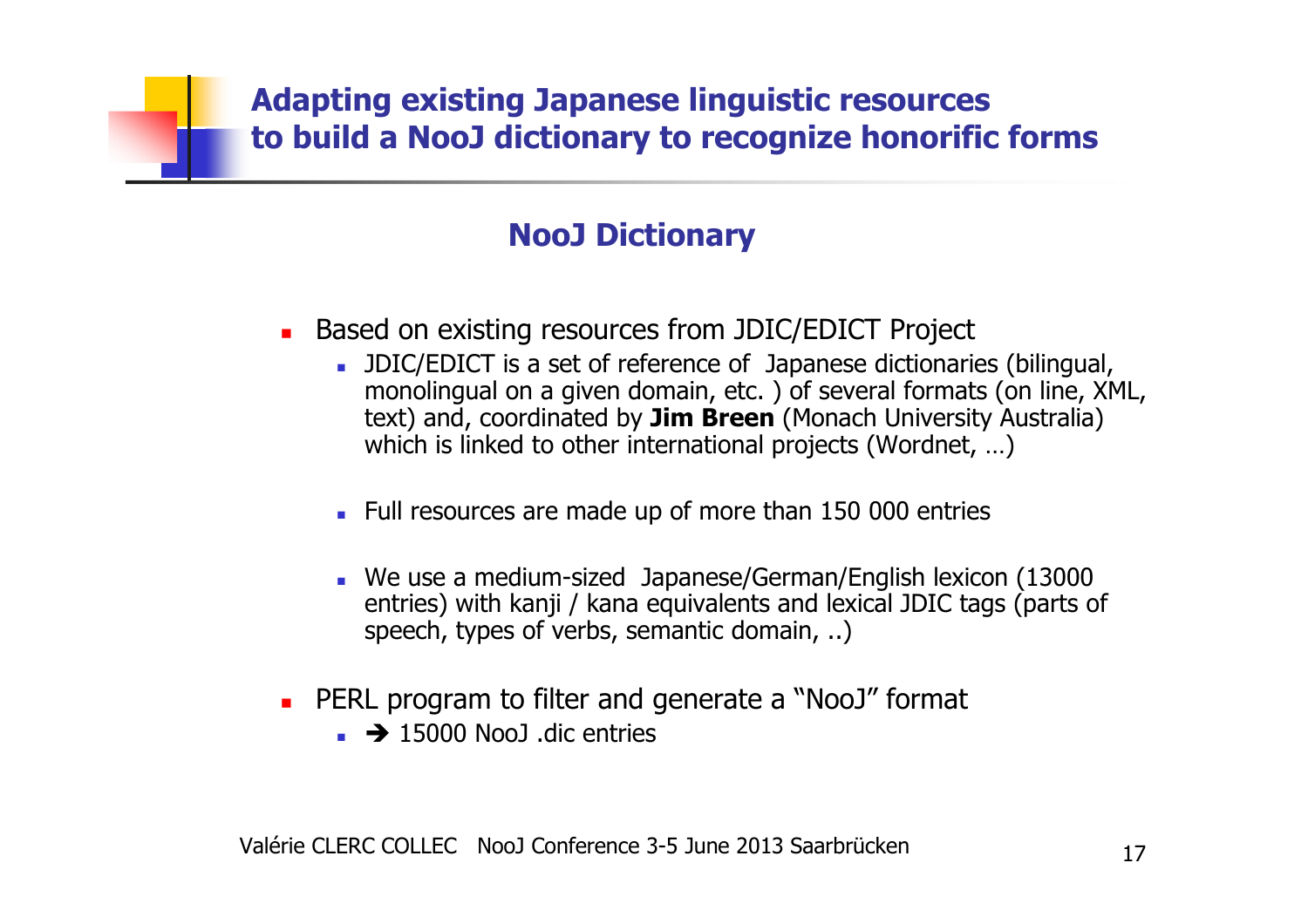### **NooJ Dictionary**

- F **Filtering principles adopted to help disambiguation**
	- $\blacksquare$  Reject of entries Reject of entries with archaic forms.
	- П **Standard Kanji/Kana form is the unique lemma (no entry for** equivalent phonetic kana (furigana) or romaji).
	- П **No named entities in the basic dictionary (additional** dictionaries if needed).
	- П The tags "prefix" and "suffix" as parts of speech are limited<br>to words which cannot be used differently (e.g. nouns also to words which cannot be used differently (e.g. nouns also used as prefixes are only categorised as nouns).
	- П **Small number of basic POS with subclasses** (adjective ending in  $i = > A + ADJI$ ).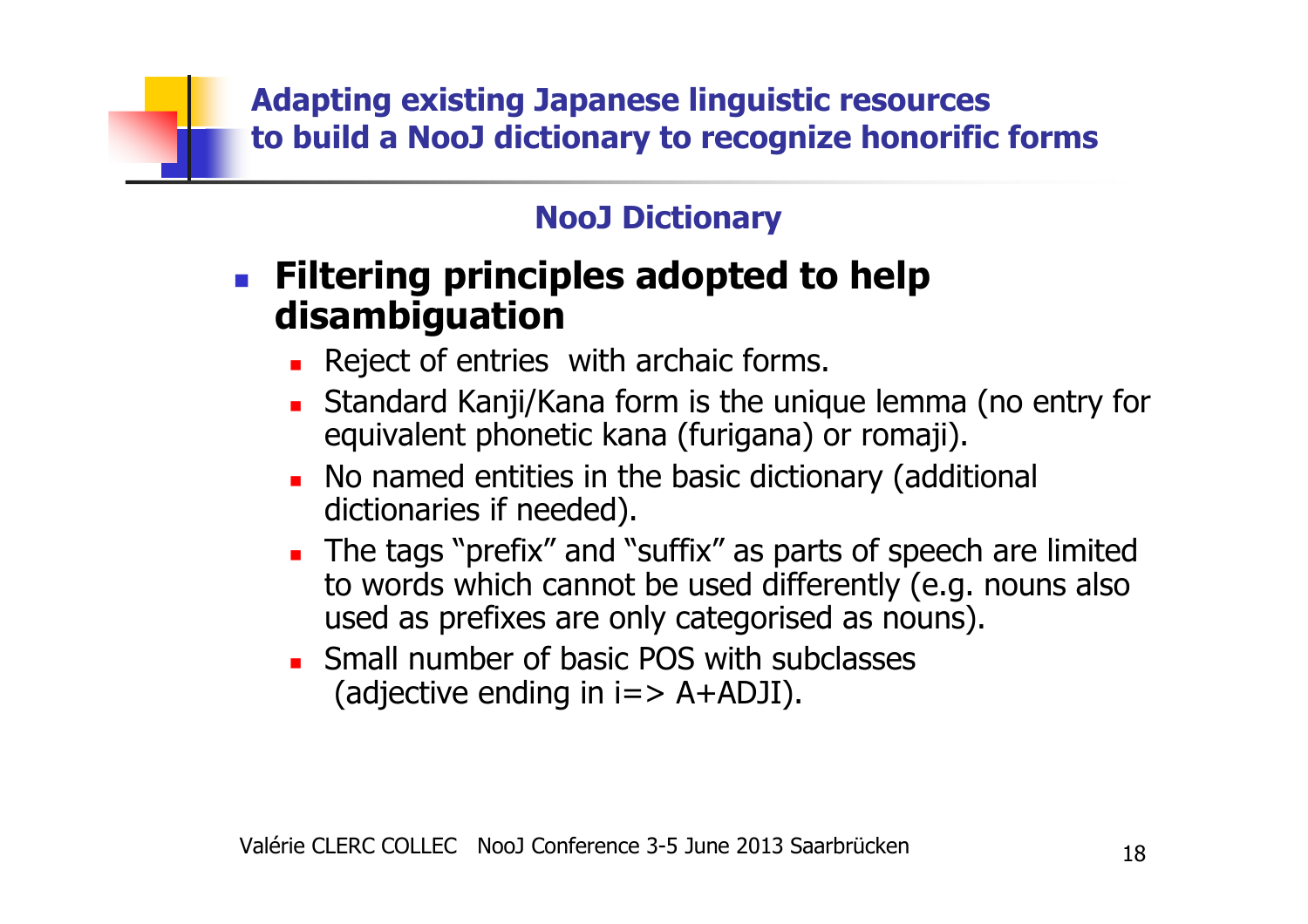### **NooJ Dictionary**

### **Main classes (Part of Speech)**

named entity / proper noun

#### **<sup>N</sup>**n noun<br>Enland some **ENAM**

П

П

П

П

П

П

П

П

П

П

- **<sup>A</sup>**
- adjective<br>verb **<sup>V</sup>v** verb **AV** adverb
	- **CONJ**conjunction
- 
- **J** interjection **INTJ**

### **subclasses for nouns (N)**

- Abbrev noun entry is an abbreviation<br>And the noun also used as a prefix П
- П CPREF noun also used as a prefix<br>CSUF noun also used as a suffix
- П CSUF noun also used as a suffix<br>VS base to suru verb:
- П VS base to suru verb:<br>ANO base to no adjective
- П base to no adjective-no: a

### **subclasses for adjectives (A)**

- ADJI i-adjective П
- П ADJNA na-adjective<br>ADJF adiective pro
- П ADJF adjective pronominally<br>ADJPN pre-noun adiectival (re
- П pre-noun adjectival (rentaishi)
- ADJTARU adjective taru<br>ADJAUX auxiliary adiec
- ADJAUX auxiliary adjective<br>ADJS adjective like ookii
- П ADJS adjective like ookii<br>CPREF adiective also used
- CPREF adjective also used as a prefix<br>CSUF contractive also used as a suffix
- adjective also used as a suffix

■ **NUM**numeral

П

П

П

ш

П

П

п

п

п

- **CTR**counter
- **PART** particle
	- **PN**pronoun
	- **PREF**prefix (**of no other class**)
- **SUF**suffix (**of no other class**)
- **EXP**complete expression

### **subclasses for verbs (V)**

- **v** VT transitive verb **transitive**<br>NT transitive verb **v** 
	- VI intransitive verb<br>VAUX auxiliary verb
	- VAUX auxiliary verb<br>Copula to identify  $\ddot{\epsilon}$
- Copula to identify だ copula<br>■ CPREE the verbialso used as a
- CPREF verb also used as a prefix<br>CSUF verb also used as a suffix
- verb also used as a suffix

### **subclasses for adverbs (AV)**

- adverb to ш ADVTO adverb to
- **No.** Wase to suru-verb:<br>No. 2006 **PREF to a set of also used a**
- CPREF adverb also used as a prefix<br>CSUF adverb also used as a suffix
- adverb also used as a suffix

### **subclasses for particles (PART)**

- **PCAS** casual particle<br>PREL relational partic п
- п PREL relational particle<br>PADV adverbial particle
	- PADV adverbial particle<br>PCOORD coordinate particl
		- PCOORD coordinate particle<br>PEND final particle final particle
- п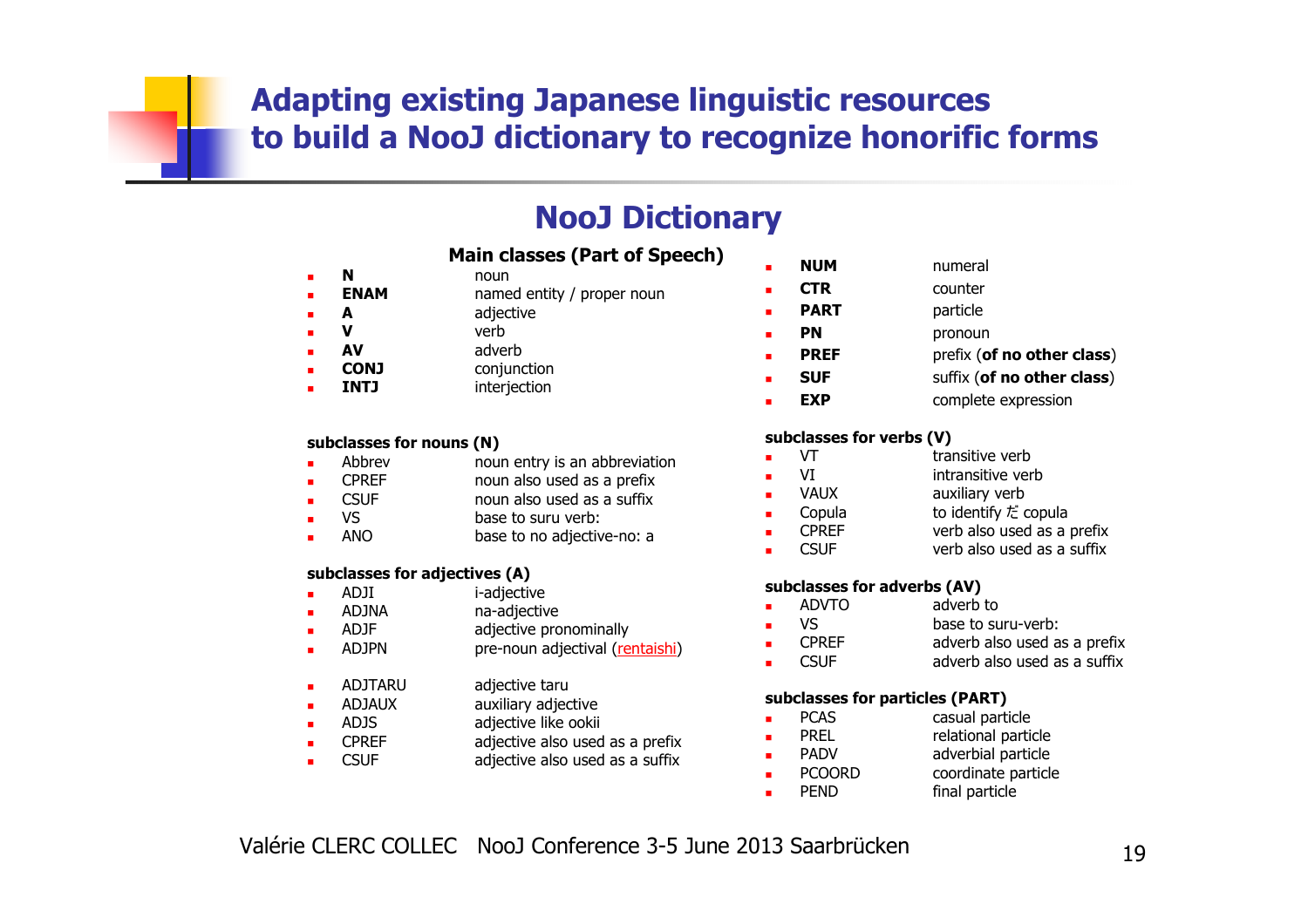### **NooJ Dictionary**

| <b>Additional tags for entries</b>  |                                                                              |  |  |
|-------------------------------------|------------------------------------------------------------------------------|--|--|
| +Onoma                              | Onomatopoeia                                                                 |  |  |
| +Ateji                              | The kanji that compose this lemma are only used for their<br>phonetic values |  |  |
| +Hira                               | The lemma is rarely used with its kanji form                                 |  |  |
| +Anat +Archi +Astron<br>$+ Biol + $ | Semantic field                                                               |  |  |
| $FLX =$                             | NooJ standard for inflection for verbs and i-adjectives                      |  |  |
| $DRV =$                             | NooJ standard for suru derivation and adjectives in no derivation            |  |  |
| $KANA =$                            | Kana form                                                                    |  |  |
| $DE =$                              | Suggested equivalence in German                                              |  |  |
| $EN =$                              | Suggested equivalence in English                                             |  |  |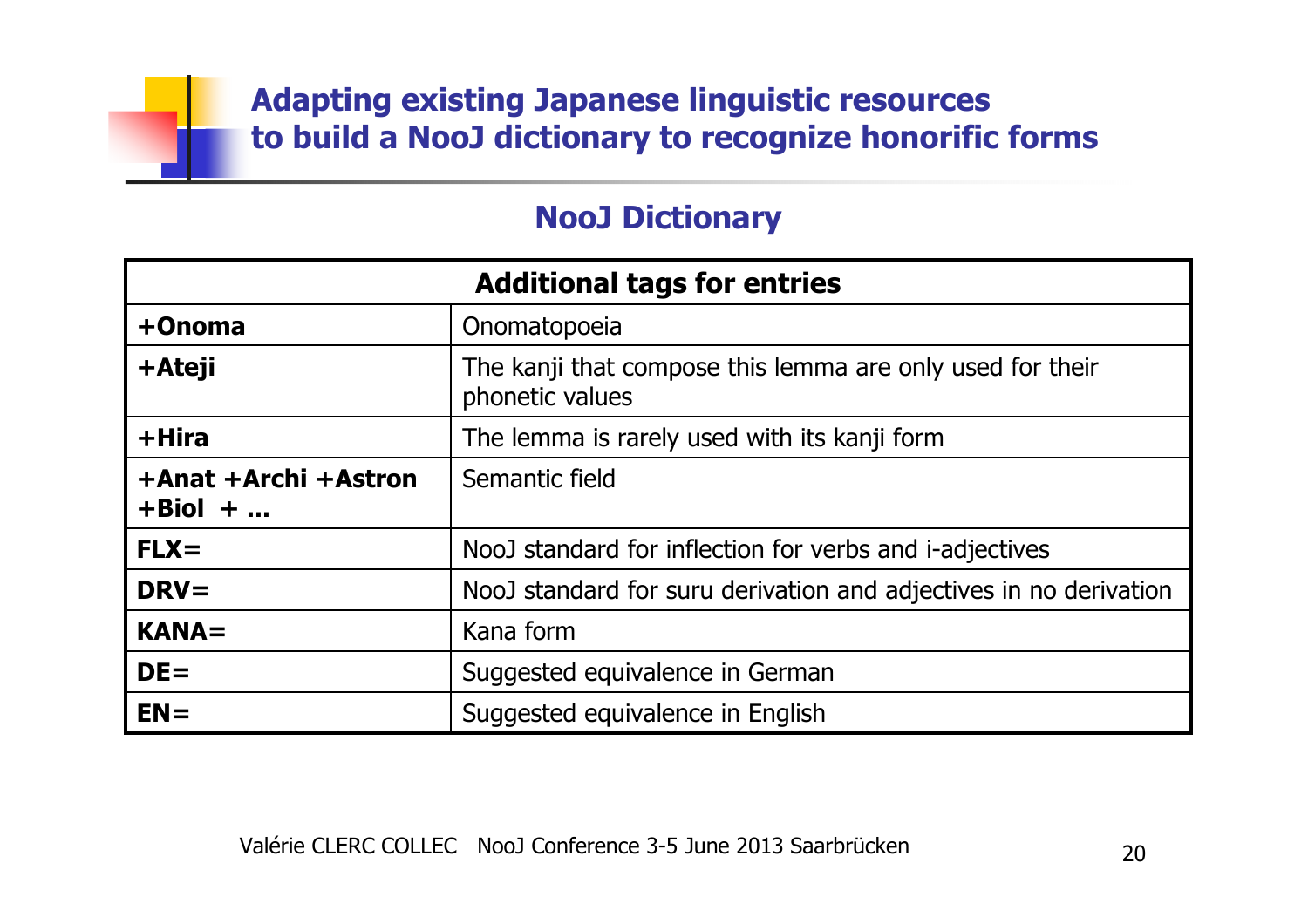### **Inflection/Derivations**

- **Derivations** 
	- □ ■ Generation of additional verbs from the light verb するsuru (do, make) for some specific nouns or adjectives.

```
勉強 benkyou (studies) => 勉強する benkyousuru (to study)<br>' "derivation.nof"
```
- **File "derivation.nof"**
- $\blacksquare$  Inflections
	- **Tenses for Japanese adjectives (i-adjectives)** 
		- File "adj\_inflection.nof" (5 forms)<br>anses and modes for the differe
	- Tenses and modes for the different categories of verbs and their endings (up to 20 types of verbs, including irregular verbs)
		- File "verb\_inflection.nof" (45 verbal forms / 20 types of verbs)
- ш From 15 000 entries of .dic  $\rightarrow$  210 000 recognized forms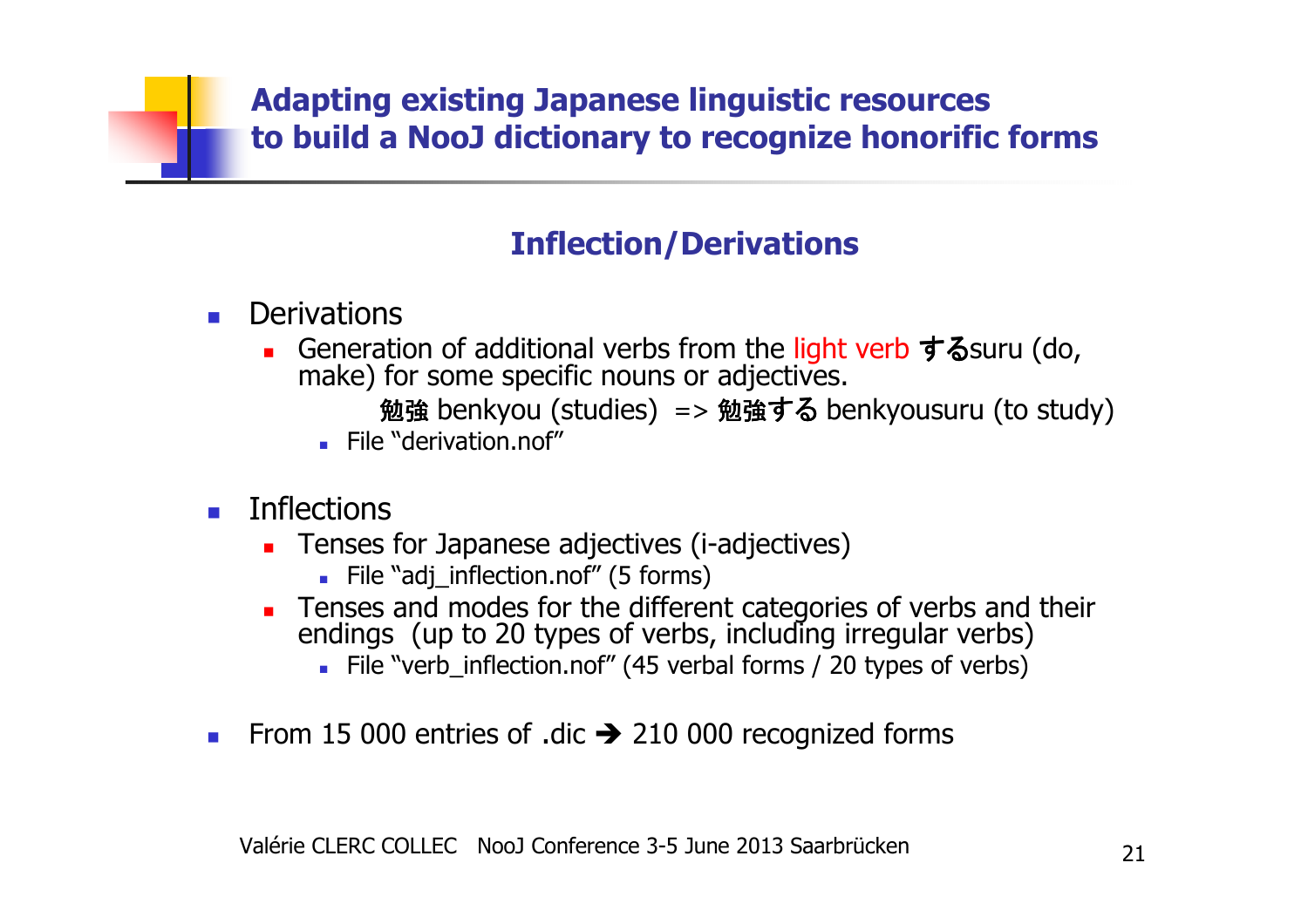## **Examples**

## **JDIC source**

**輸出 ゆしゅつ 3 (n,vs,adj-no,adj-na) export,efferent (medical)**<br>Ausfuhr Export Ausfuhr,Export

 $\overline{a}$  2 ならう 5 (v5u,vt) to take lessons in, to be taught, to learn (from a teacher), to study (under a teacher), to get training inlernen, studieren, Unterricht nehmen, rel. üben

## **Generated .dic**

 輸出,**N**+ANO+VS+DRV=ADJNO+DRV=VSURU:SURU+KANA=ゆしゅつ +EN=export+DE=Ausfuhr輸出,**A**+ADJNA+KANA=ゆしゅつ+EN=export+DE=Ausfuhr

習う,**V**+VT+FLX=AU+KANA=ならう+EN=to take lessons in+DE=lernen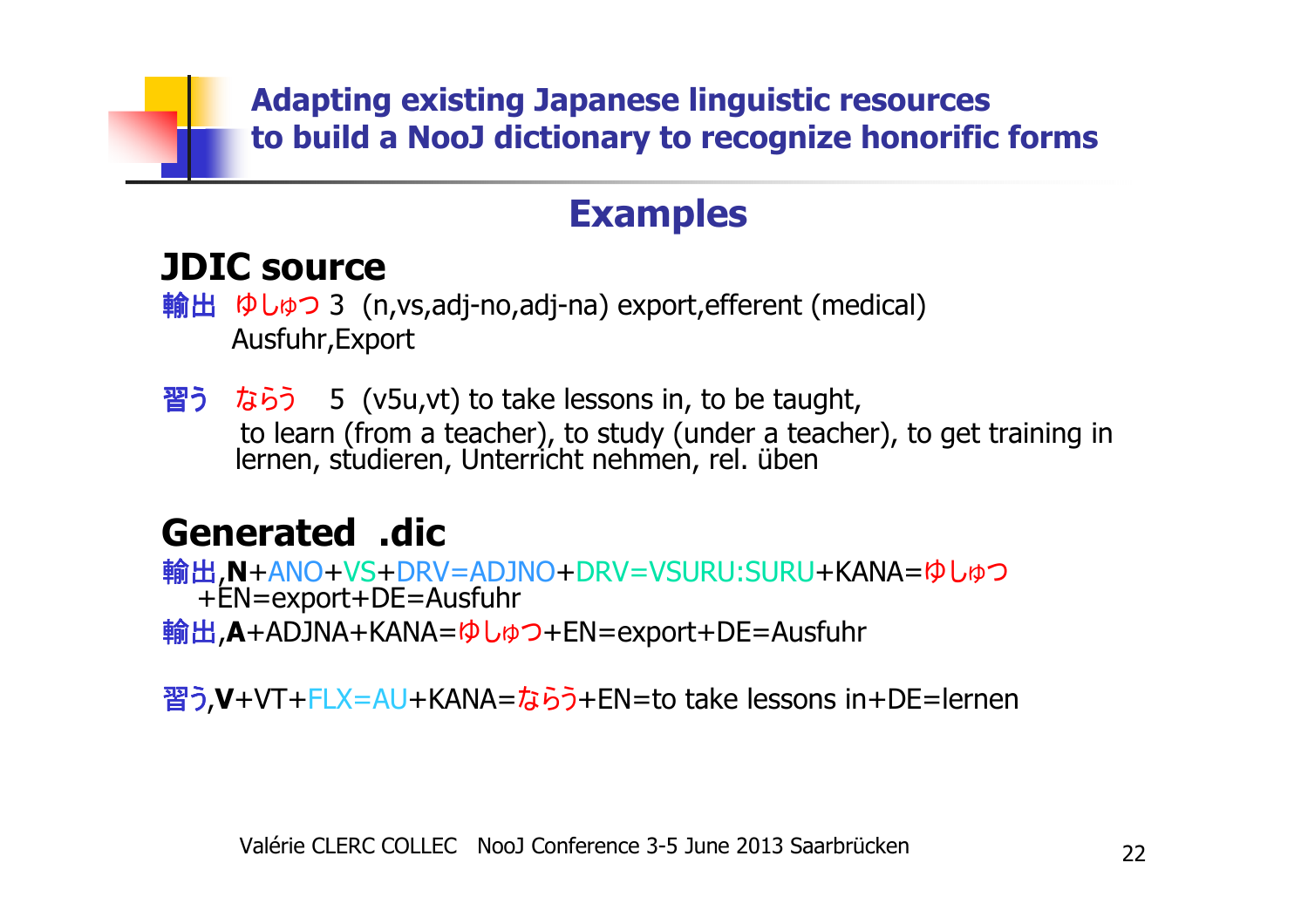

- $\mathbb{R}^n$ ■ Context of study
- $\mathbb{R}^n$ Overwiew of the Japanese language and its honorific system
- $\blacksquare$  Creating lingui **n** Creating linguistic resources in Japanese
- $\mathbb{R}^n$  **Examples of graphs recognising honorific forms**
- $\mathbb{R}^n$ **Development in prospects**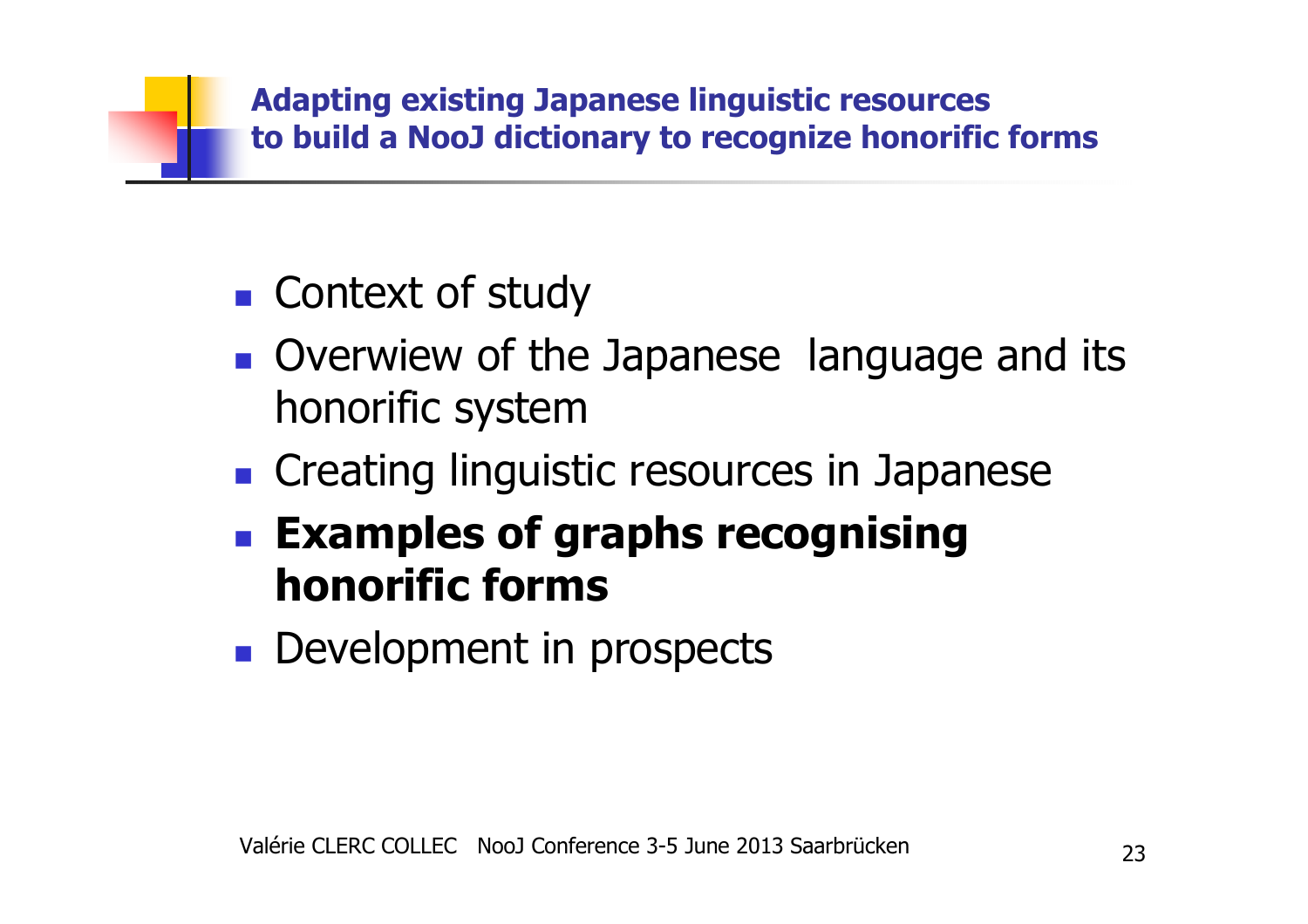**Recognition graphs**

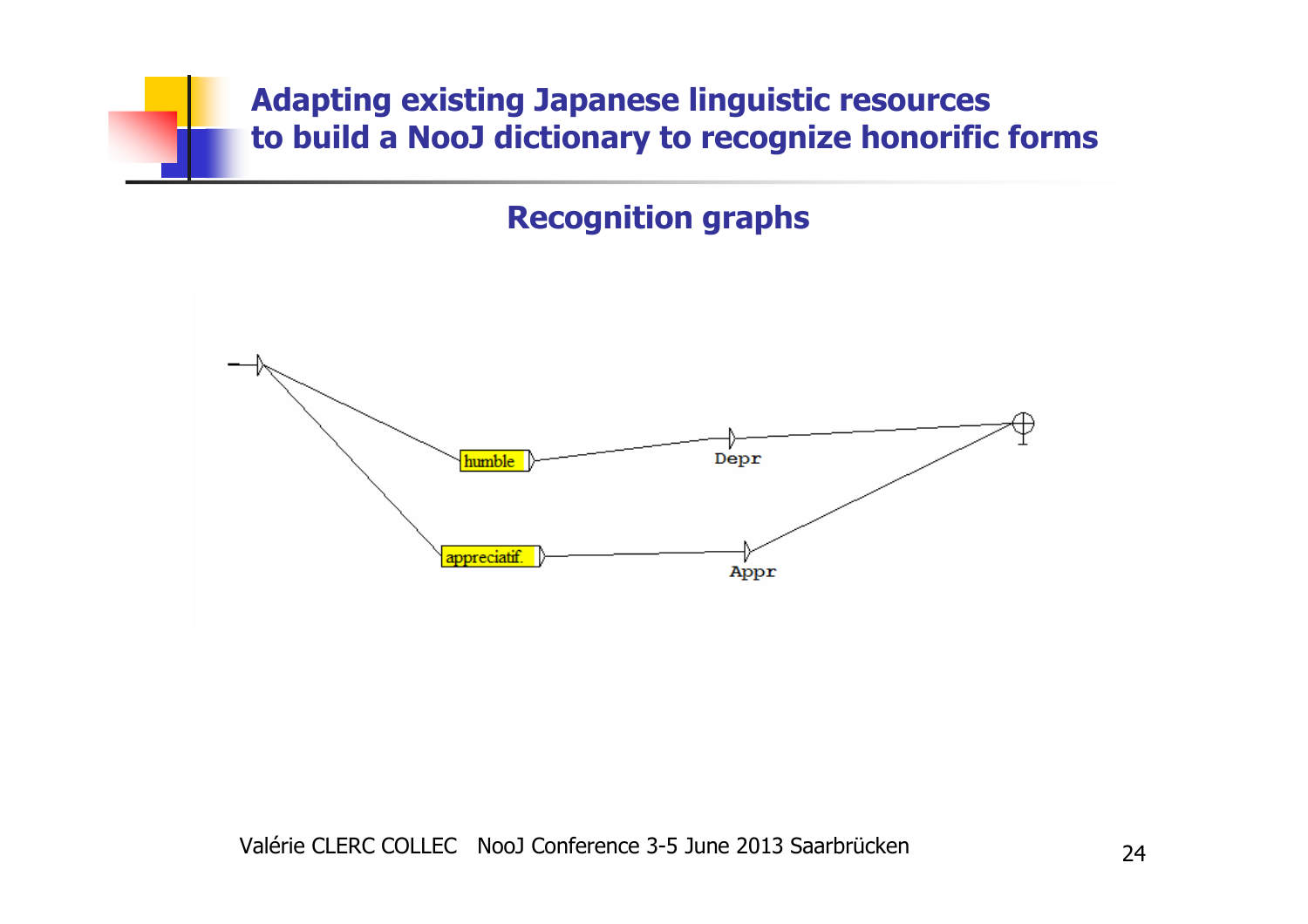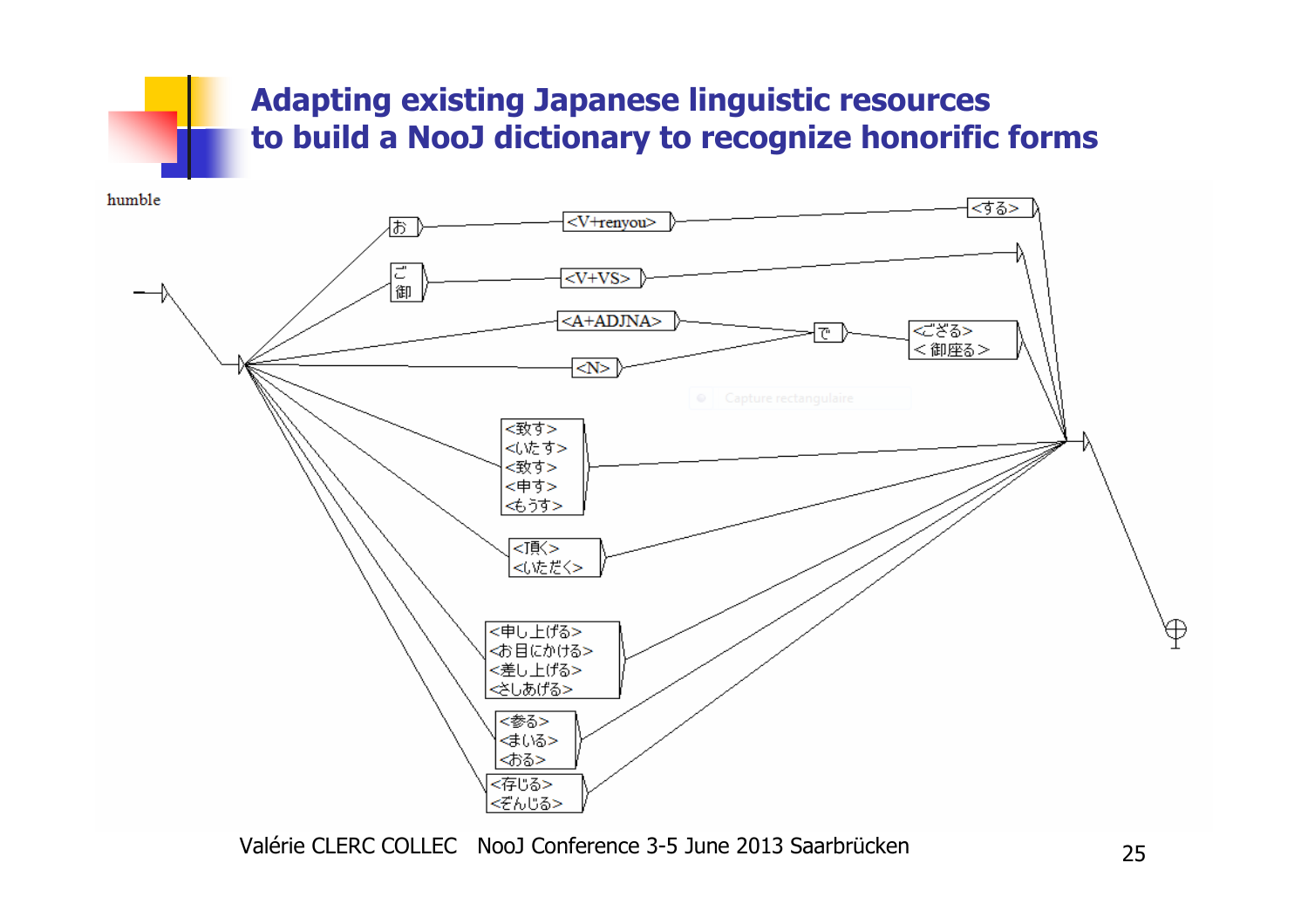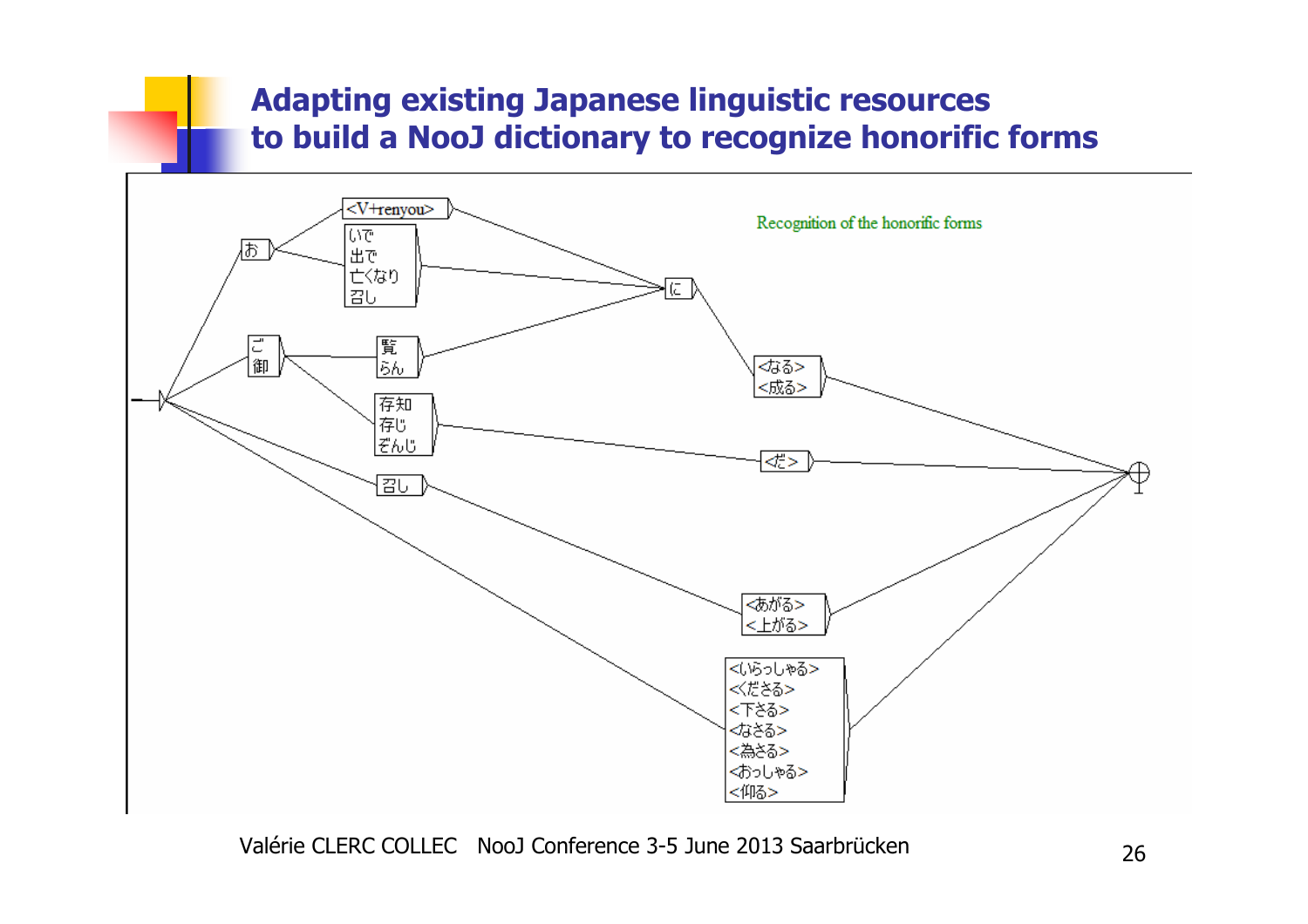| kaikaku_gijiroku.not                                                                                         |                                                                                              | 回<br>$\equiv$                                                                                                                                                                                                                                                                                                                                                                                                                                                                                                                                                                                                                                                                                                                                                                                                                                                                                                                                                                                                                                                                                                                                                                                                                                                                                                                 | $\Sigma$      |
|--------------------------------------------------------------------------------------------------------------|----------------------------------------------------------------------------------------------|-------------------------------------------------------------------------------------------------------------------------------------------------------------------------------------------------------------------------------------------------------------------------------------------------------------------------------------------------------------------------------------------------------------------------------------------------------------------------------------------------------------------------------------------------------------------------------------------------------------------------------------------------------------------------------------------------------------------------------------------------------------------------------------------------------------------------------------------------------------------------------------------------------------------------------------------------------------------------------------------------------------------------------------------------------------------------------------------------------------------------------------------------------------------------------------------------------------------------------------------------------------------------------------------------------------------------------|---------------|
| $\overline{2}$<br>/38 TUs<br>$+$                                                                             | Characters<br>$\lambda$<br>Tokens<br>$\mathbf{H}_{\mathrm{c}}$<br><b>Digrams</b><br>Unknowns | Language is "Japanese (ja)".<br>Text Delimiter is: \n (NEWLINE)<br>Text contains 38 Text Units (TUs).<br>10647 tokens including:                                                                                                                                                                                                                                                                                                                                                                                                                                                                                                                                                                                                                                                                                                                                                                                                                                                                                                                                                                                                                                                                                                                                                                                              | $\mathcal{A}$ |
| <b>F</b> Show Text Annotation Structure                                                                      | Ambiguities                                                                                  | 9734 word forms<br>158 digits                                                                                                                                                                                                                                                                                                                                                                                                                                                                                                                                                                                                                                                                                                                                                                                                                                                                                                                                                                                                                                                                                                                                                                                                                                                                                                 |               |
| O国土計画局総務課長 ただきます。<br>開                                                                                       |                                                                                              |                                                                                                                                                                                                                                                                                                                                                                                                                                                                                                                                                                                                                                                                                                                                                                                                                                                                                                                                                                                                                                                                                                                                                                                                                                                                                                                               | ×.            |
| 会                                                                                                            |                                                                                              |                                                                                                                                                                                                                                                                                                                                                                                                                                                                                                                                                                                                                                                                                                                                                                                                                                                                                                                                                                                                                                                                                                                                                                                                                                                                                                                               |               |
|                                                                                                              |                                                                                              |                                                                                                                                                                                                                                                                                                                                                                                                                                                                                                                                                                                                                                                                                                                                                                                                                                                                                                                                                                                                                                                                                                                                                                                                                                                                                                                               |               |
| それでは、ただいまから国土審議会第8回調査改革部会を開催させてい                                                                             |                                                                                              |                                                                                                                                                                                                                                                                                                                                                                                                                                                                                                                                                                                                                                                                                                                                                                                                                                                                                                                                                                                                                                                                                                                                                                                                                                                                                                                               |               |
| 説明申し上げます。<br>度<br> 従前のともすれば、<br>すような 景観<br>は 1 参事官を <b>いたして</b> おります栗田と <b>申します</b> 。どうぞよろしくお願いい <b>たし</b> ま |                                                                                              | 私は、国土計画局総務課長の石井でございます。本日の司会を務めさせていただきます。会議の冒頭にあたりまして、本会議の公開についてご<br>国土審議会運営規則により、会議は原則として公開することとなっておりますので、 前回と同 様、 本日の会議は、 一般の<br>方々にも傍聴をいただいております。この点につきまして、 あらかじ めご了承いただきますようお願い <b>申し上げます</b> 。 なお、 今日お三方が遅れて<br>いらっしゃいますが、お三方の方も含めまして定足数を満たしておりますので、そのことを申し添えさせていただきたいと思います。<br>降の議事進行につきましては、中村部会長にお願いしたいと思います。 それでは、中村先生、よろしくお願いいたします。 〇中村部会長 それで<br>(は、本日の議事に入りたいと思います。 本日の議事次第(はお手元にあるとおりでございますが、 1つは、この審議会での懸案事項であ りました<br>「国土形成計画法について」でございます。2つ目が「今後の国土政策の方向と主要な 課題に係る論点について」議論をいたしたいと思います。<br>なお、 今後の国土政策の方向と主要な課題に係る論点については、 前回に引き続き、 事務局資 料をもとに幅広くご議論をいただければと思いま<br>それでは、事務局よりご報告をお願いいたします。 0大臣官房参事官 す。議事の1の「国土形成計画法」につきまして、私から関係の資<br>料をご説明 <b>申し上(ガ</b> といと思います。 国土形成計画法の関係の資料につきましては、 資料1の枝番で1~4までございます。若干順 番は前後い<br>たしますけれども、まず、資料1-3をお開きいただければと存じます。 既に3月の本部会にもご報告を申し上げておりますけれども、従前の国土<br> 総合開発法を改正す る形で国土形成計画法を今国会に成立を見た <b>わけでございます</b> 。ごくごく簡単におさらいをさせ ていただきたいと思います。<br>真ん中の辺りでございますが、 従前の全国総合開発計画を国土形成計画と改めまして、 全国計 画と広域地方計画、この2層で計画を進めている<br>ということでございます。その際、そのすぐ下 の水色のところにございますように「計画への多様な主体の参画」ということで、国への計画提 案制<br>国民の意見を反映させる仕組み、諸々の新しい工夫を講じております。また、計画の理 念という観点につきましても、下半分でございますが、<br>「開発」基調、量的拡 大という思想から、新しい法律には、計画の理念を、成熟社会型の計画ということで、ここにあ りま<br>- 環境、有限な資源の利用・保全、あるいは既存ストック、あるいは国民生 活の安全・安心といったことを書き込み<br>画体系への転換を図ったという <b>ところ でございます</b> 。資料1-1にお戻りをいただきたいと <b>存じます。</b> 国土形成計画法の国会の審議の経過につき |               |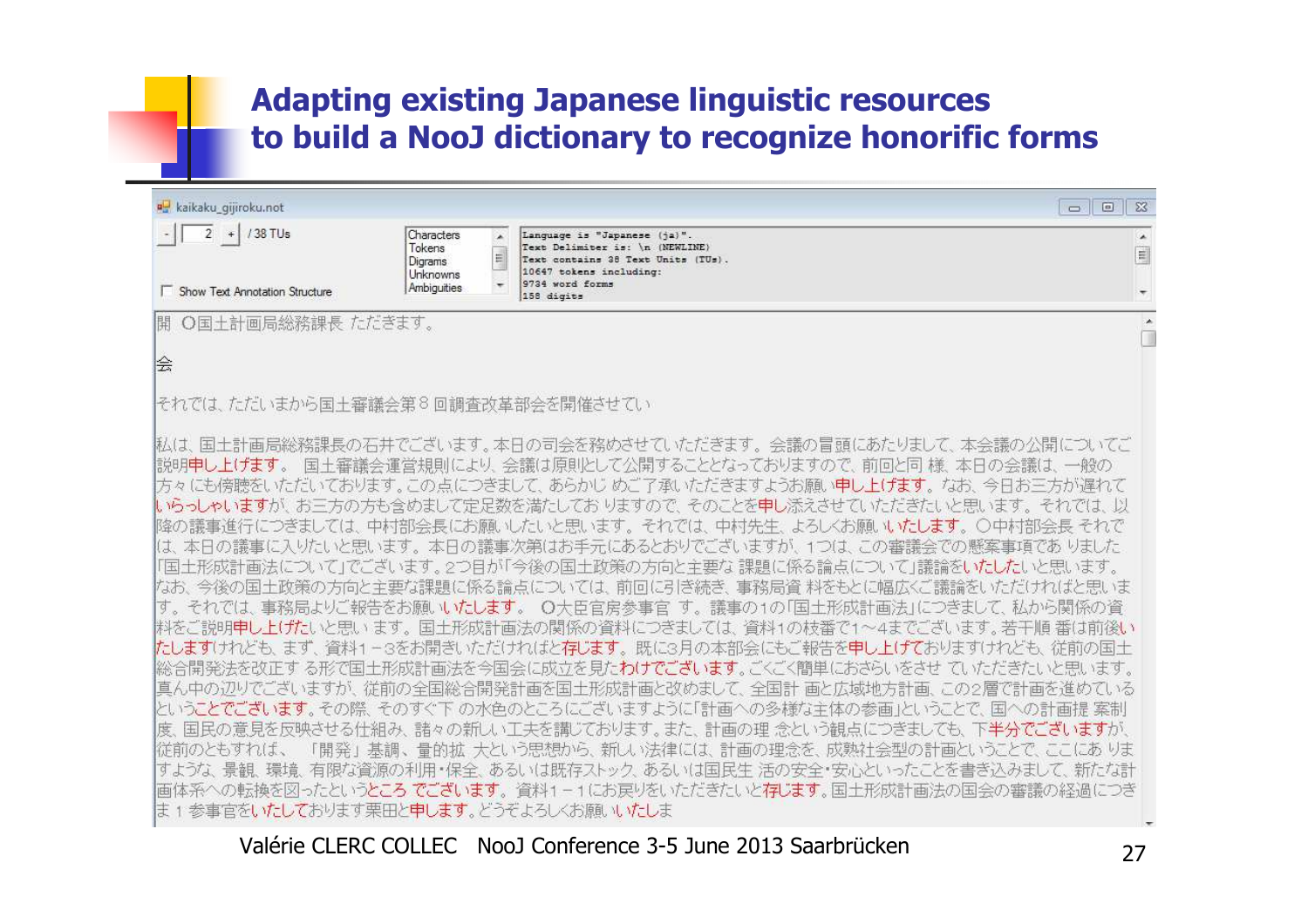#### <sup>D</sup> Concordance for Text kaikaku\_gijiroku.not

#### $\Box$ e $\mathbf{x}$

Display: 50 C characters before and 50 after Display:  $\boxed{9}$  Matches  $\boxed{9}$  Outputs Reset

| Before                                               | Seq.            | After               |
|------------------------------------------------------|-----------------|---------------------|
| 。本日の司会を務めさせていただきます。会議の冒頭にあたりまして、本会議の公開についてご説明        | 申し上げます/Depr     | 。国土審議会運営規則により、      |
| 股の方々 にも傍聴をいただいております。この点につきまして、 あらかじ めご了 承いただきますようお願い | 申し上げます/Depr     | 。なお、今日お三方が遅れてい引言    |
| )点につきまして、あらかじ めご了 承いただきますようお願い申し上げます。 なお、 今日お三方が遅れて  | いらっしゃいます/Appr   | が、お三方の方も含めまして定足     |
| 5三方が遅れていらっしゃいますが、お三方の方も含めまして定足数を満たしておりますので、そのことを     | 申し/Depr         | 添えさせていただきたいと思います。   |
| 事進行につきましては、中村部会長にお願いしたいと思います。 それでは、 中村先生、 よろしくお願い    | いたします/Depr      | 。○中村部会長それでは、本日(     |
| :ついて」でございます。2つ目が「今後の国土政策の方向と主要な 課題に係る論点について」議論を      | いたした/Depr       | いと思います。なお、今後の国土     |
| 事務局資 料をもとに幅広くご議論をいただければと思います。 それでは、 事務局よりご報告をお願い     | いたします/Depr      | 。○大臣官房参事官す。議事6      |
| ○大臣官房参事官 す。 議事の1の「国土形成計画法」につきまして、 私から関係の資料をご説明       | 申し上げた/Depr      | いと思います。国土形成計画法      |
| 形成計画法の関係の資料につきましては、資料1の枝番で1~4までございます。若干順 番は前後        | いたします/Depr      | けれども、まず、 資料1 - 3をお開 |
| 1〜4までございます。 若干順 番は前後いたしますけれども、まず、 資料1-3をお開きいただければと   | 存じます/Depr       | 。既に3月の本部会にもご報告を     |
| たしますけれども、まず、 資料1 - 3をお開きいただければと存じます。 既に3月の本部会にもご報告を  | 申し上げて/Depr      | おりますけれども、 従前の国土総行   |
| 5りますけれども、 従前の国土総合開発法を改正する形で国土形成計画法を今国会に成立を見た         | わけでございます/Depr   | 。ごくごく簡単におさらいをさせ てい  |
| ∦計画を国土形成計画と改めまして、 全国計 画と広域地方計画、この2層で計画を進めているという      | ことでございます/Depr   | 。その際、そのすぐ下の水色のとこ    |
| 快させる仕組み、 諸々の新しい工夫を講じております。また、 計画の理 念という観点につきましても、 下  | 半分でございます/Depr   | が、従前のともすれば、「開発」基    |
| るいは国民生 活の安全・安心といったことを書き込みまして、 新たな計画体系への転換を図ったという     | ところ でございます/Depr | 。資料1-1にお戻りをいただきた    |
| 「て、新たな計画体系への転換を図ったというところでございます。 資料1-1にお戻りをいただきたいと    | 存じます/Depr       | 。国土形成計画法の国会の審議      |
| Ⅱ-1にお戻りをいただきたいと存じます。国土形成計画法の国会の審議の経過につきま1参事官を        | いたして/Depr       | おります栗田と申します。どうぞよろ   |
| きたいと存じます。国土形成計画法の国会の審議の経過につきま 1 参事官をいたしております栗田と      | 申します/Depr       | 。どうぞよろしくお願いいたしま     |
| *画法の国会の審議の経過につきま 1 参事官をいたしております栗田と申します。どうぞよろしくお願い    | いたし/Depr        | ま して、ご報告をさせていただき    |
| をいらっとか 「司令の坦に おきましてのご音 目の随途を行っていただいた<br>无如今不杰地禾昌广矣老夫 | アニスカゴダハキオ 心気み   | 禾昌今不極独住高日10日 仁須     |
|                                                      |                 |                     |

**GRAM** = honorifique

87/87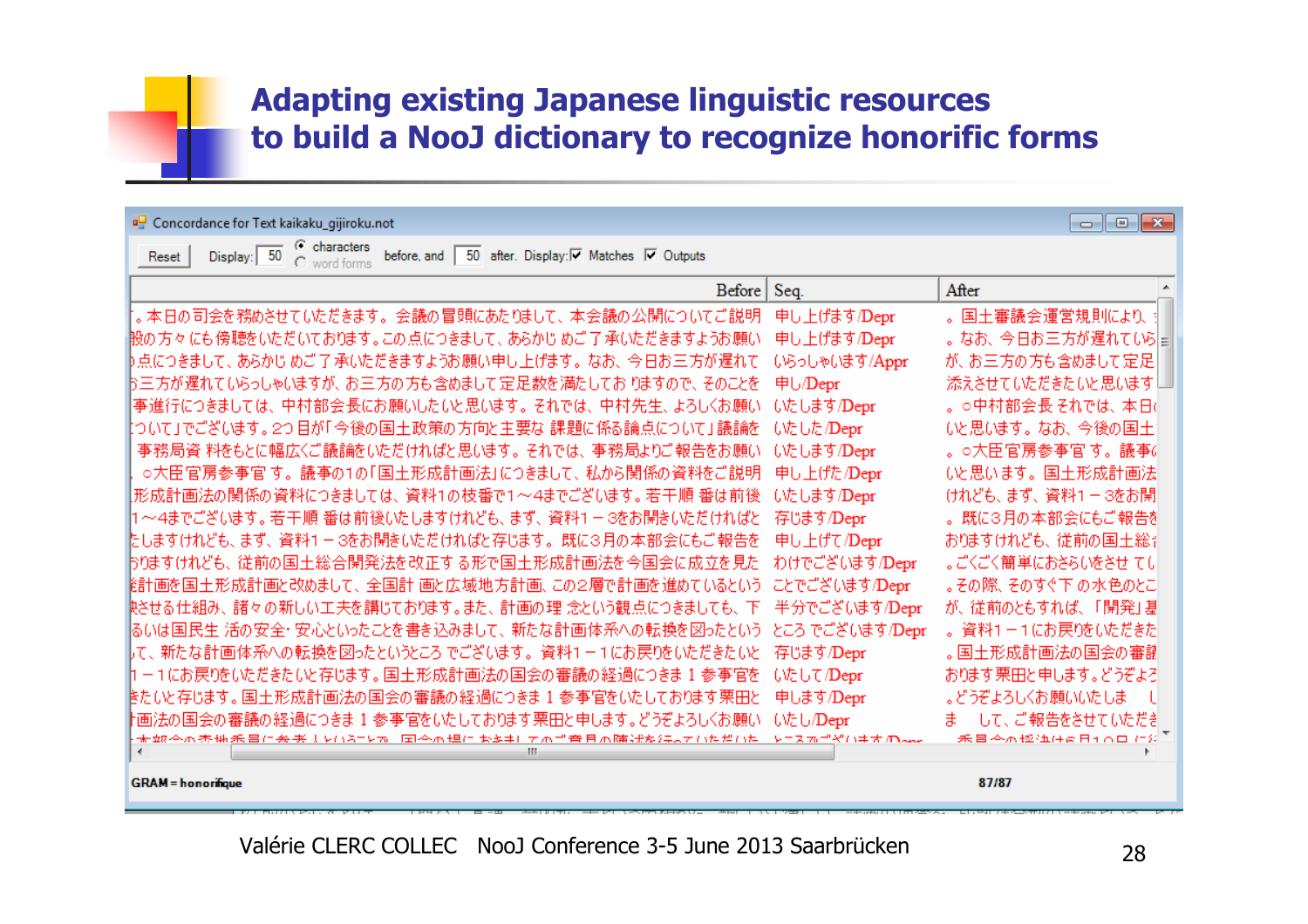

- $\mathbb{R}^n$ ■ Context of study
- $\mathbb{R}^n$ **Overview of the Japanese language and its** honorific system
- $\blacksquare$  Creating lingui **n** Creating linguistic resources in Japanese
- $\mathbb{R}^n$ **Examples of graphs recognising honorific** forms
- $\mathbb{R}^n$ **Developments in prospect**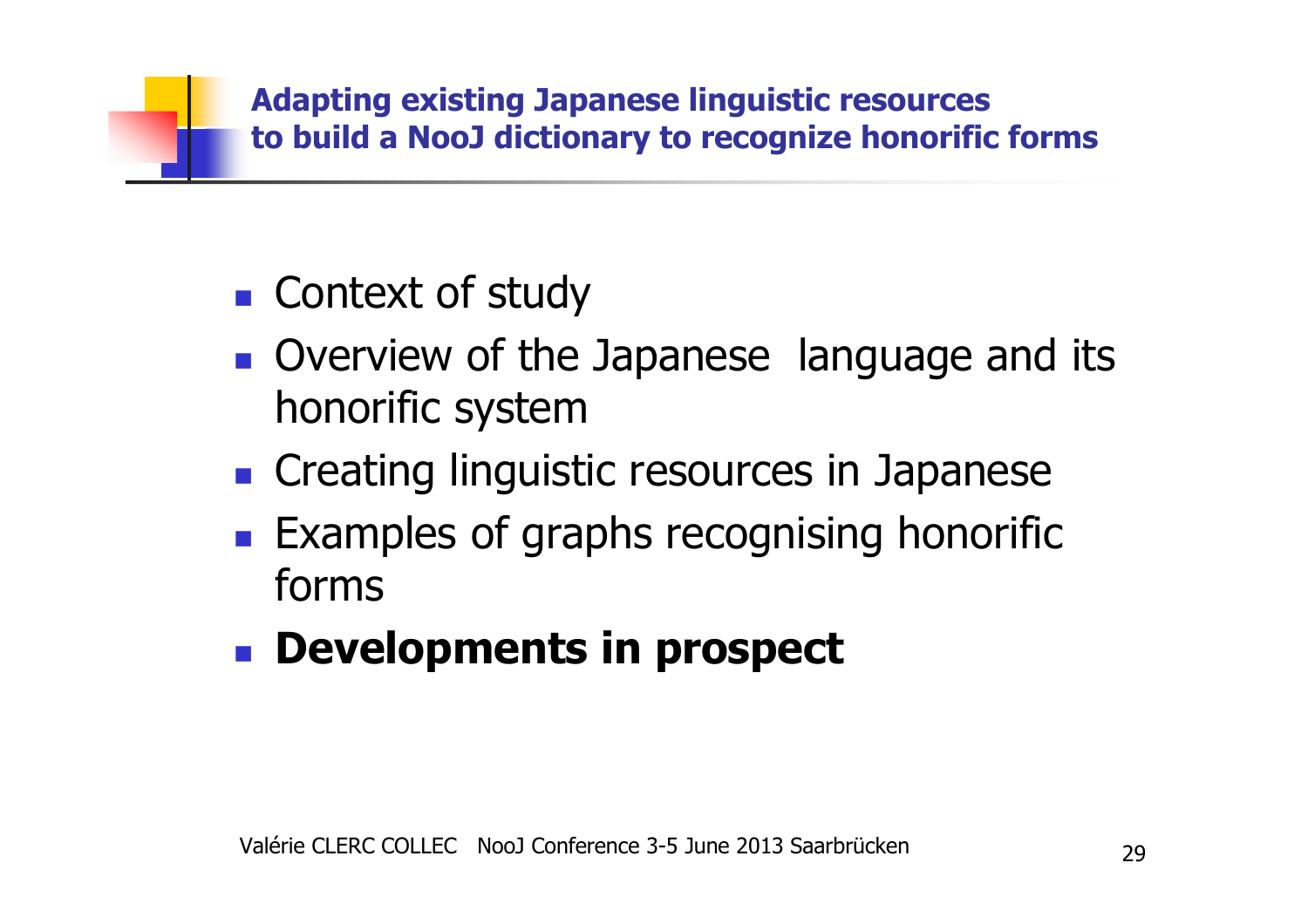### **Developments in prospect**

- NooJ community<br>Share these res
	- **Share these resources to obtain feedback from other users**
	- **Graphs for disambiguation**
- П Resources
	- **Increasing the number of entries (full EDICT resource ?)**
	- Improving translation filters (German, Wordnet link)
	- **Increasing the number of Corpora: use of our approach in our** context of study (on going work)